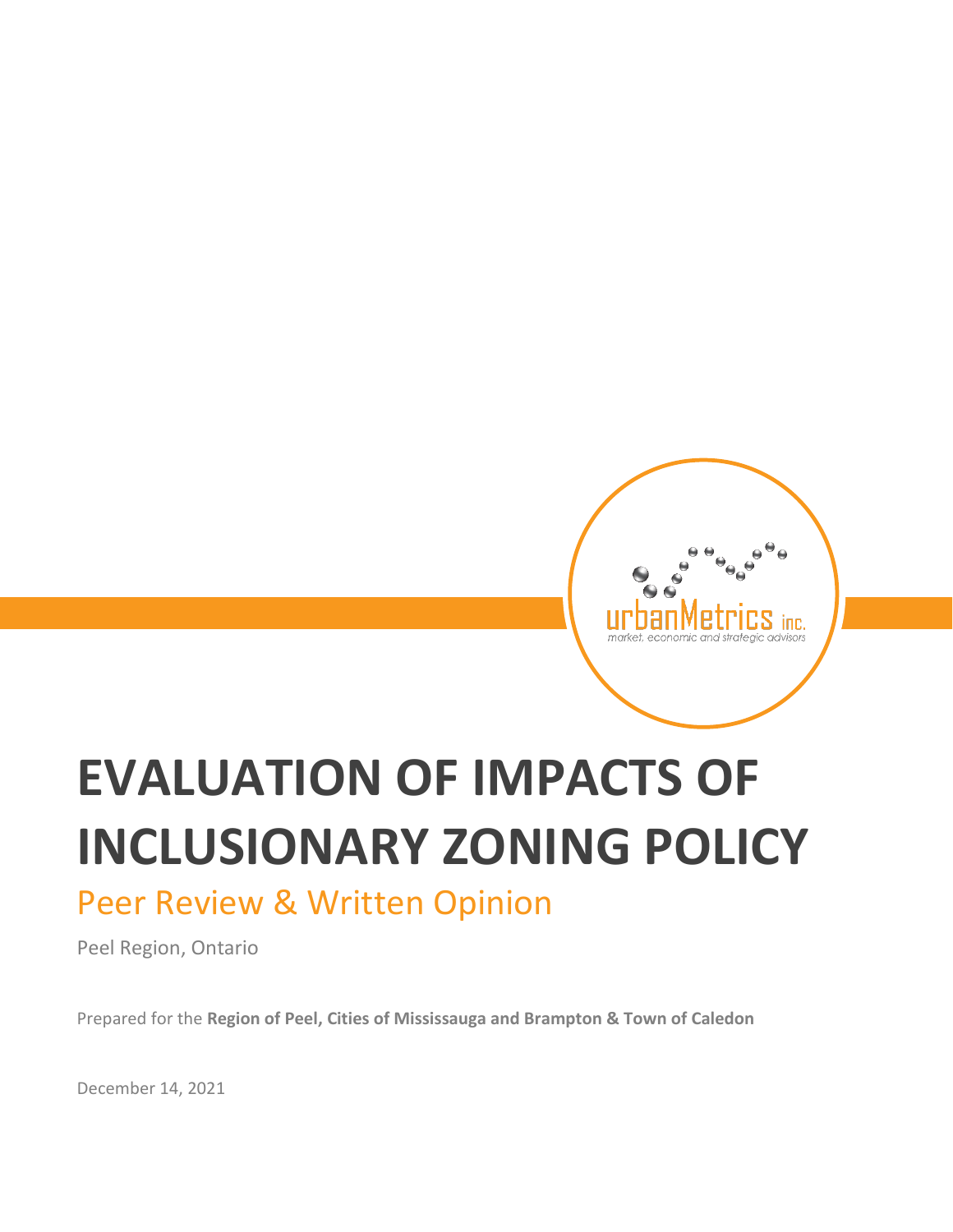









This document is available in alternative formats upon request by contacting:

info@urbanMetrics.ca 416-351-8585 (1-800-505-8755)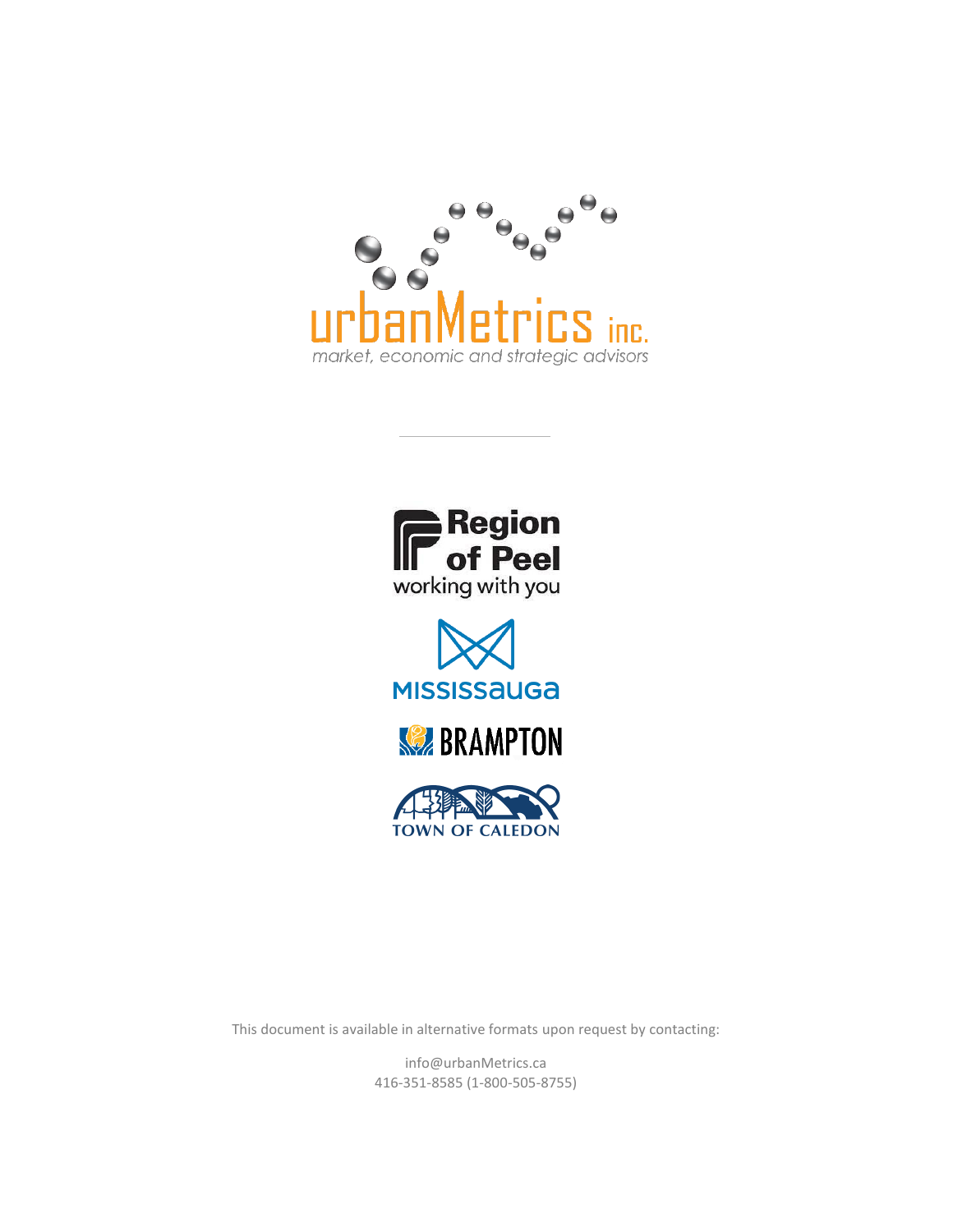December 14, 2021

Regional Municipality of Peel 10 Peel Centre Drive, Suite A,  $6<sup>th</sup>$  Floor Brampton, Ontario L6T 4B9

#### **RE: Evaluation of Impacts of Inclusionary Zoning Policy – Peer Review & Written Opinion (Peel Region, Ontario)**

urbanMetrics inc. is pleased to provide the Regional Municipality of Peel ("Peel Region", "the Region"), the Cities of Mississauga and Brampton and the Town of Caledon with the following peer review and written opinion of the draft *Feasibility Analysis: Evaluation of Potential Impacts and Implementation of an Affordable Housing Inclusionary Zoning Policy* report prepared by N. Barry Lyon Consultants ("NBLC").

urbanMetrics

Based on our review of the subject report and our own re-cast of selected elements of the associated financial analyses relied upon to inform the findings of the study, we ultimately support the work prepared by NBLC to date. In particular, having regard for the inherently high-level nature of this type of analysis in informing municipal land use policy at such an early stage of the development / community planning process, it is our professional opinion that:

- The study **adequately addresses the requirements set out in Ontario Regulation 232/18** with respect to the implementation of new Inclusionary Zoning programs;
- There **do not appear to be any material deficiencies** in the work prepared by NBLC;
- A **complete, detailed, thorough and accurate financial analysis** has been prepared by NBLC; and,
- The analysis **appropriately captures required submarket-specific nuances and conditions** across the various communities identified.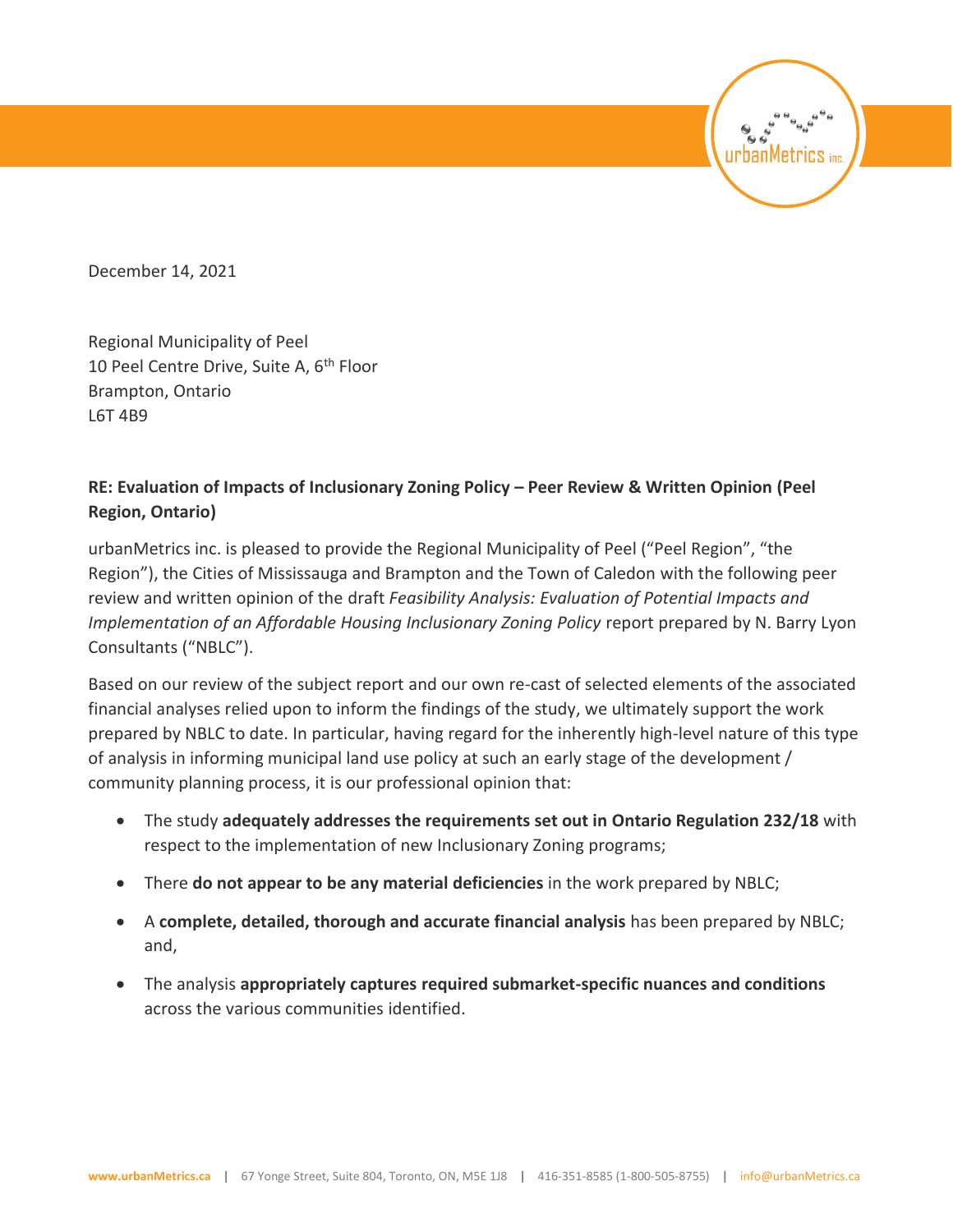The following opinion letter provides a more detailed overview as to the underlying purpose and scope of our review, urbanMetrics commentary as to the appropriateness of the underlying methodology employed by NBLC—including associated analytical assumptions and statistical inputs as well as our own professional opinions as to the interpretation of the research findings presented and final recommendations being advanced by NBLC.

# **1.0 Introduction**

# **1.1 Background**

## In 2018, the Provincial government passed Regulation 232/18, which allows municipalities to implement Inclusionary Zoning ("IZ") policies under certain predefined conditions and parameters.

Simply put, IZ is essentially a housing policy approach that seeks to secure non-market housing as a biproduct of broader market developments. The policy tool has been implemented in many jurisdictions throughout the United States—to varying degrees of success—and the approach is now being actively studied and considered in many Canadian cities, including across Ontario.

In response to the above policy direction at the Provincial level, the Cities of Mississauga and Brampton, the Town of Caledon, and the Region of Peel collectively commissioned a study specifically targeted at preparing a more detailed investigation and testing of local development conditions; ultimately informing whether the adoption of an IZ policy framework is economically feasible in this jurisdictional and locational context. More specifically, the purpose of this study has been to explore how the implementation of a new IZ framework could impact development activity in these communities, with the objective of maximizing the creation of new affordable housing units and minimizing any unwanted impacts on investment interest, land values or overall market affordability.

To complete this study, the subject municipalities have collectively retained the services of NBLC, a consulting practice specializing in housing, development feasibility analysis and real estate strategy. As outlined in more detail herein, the NBLC study has largely been completed in at this stage, including an extensive supporting research program, the preparation of financial pro forma analyses for a number of different submarket areas, consideration for a range of alternative scenarios or potential outcomes by way of corresponding "sensitivity analyses", consultations with local real estate professionals active in the Peel Region market (i.e., the development community), and delivery

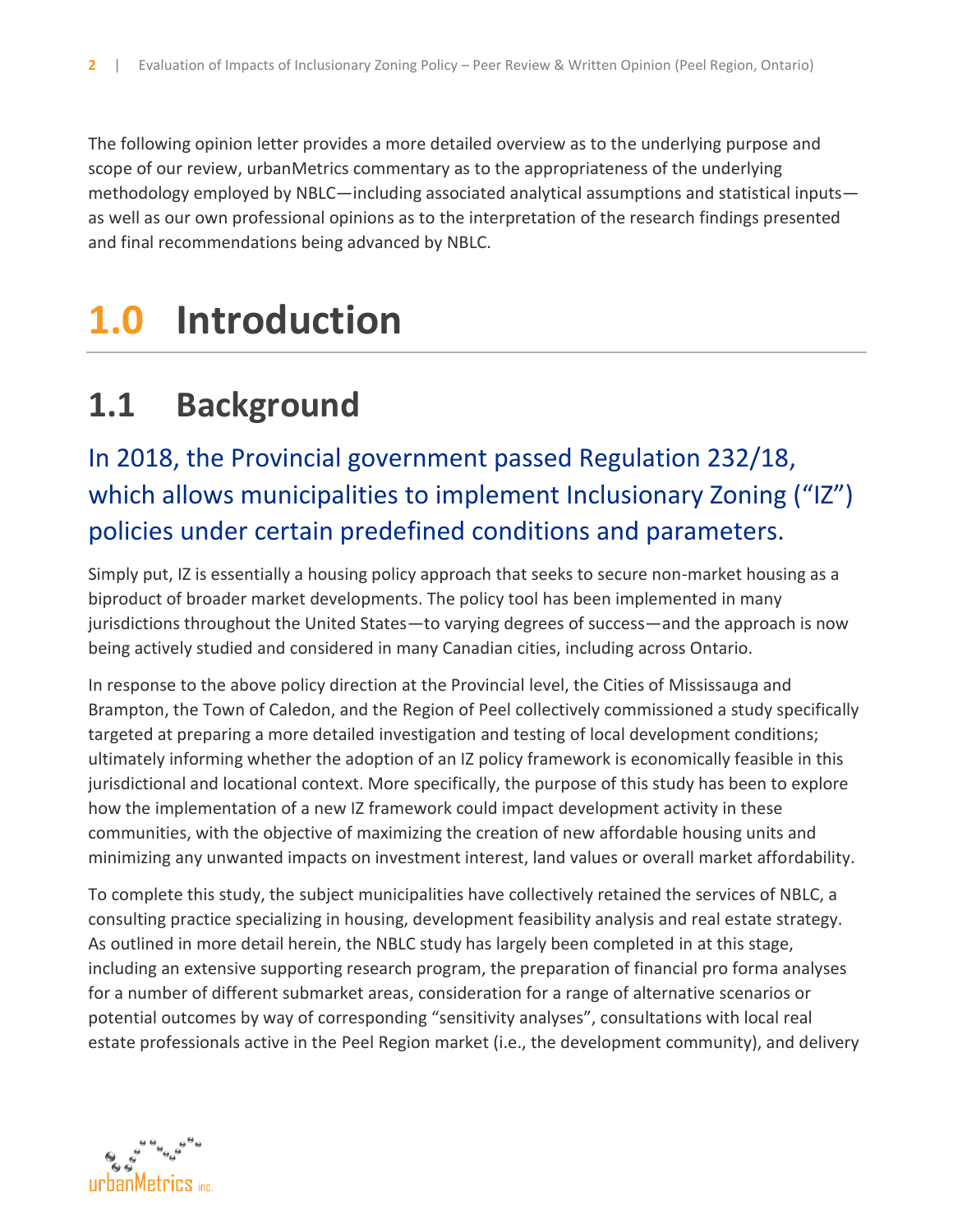of a complete draft report inclusive of all related research findings, conclusions and recommendations as of April 2021.

With respect to the sensitivity analyses noted above—which has formed part of the core research program undertaken by NBLC—we note that a relatively exhaustive range of scenarios has already been tested at this initial stage. However, additional consideration will also be given by area municipalities to better understand the feasibility of Inclusionary Zoning implementation by continuing to engage in further studies at the local level (e.g., as it relates to development charge / community benefits charge reviews and/or other fiscal planning, land use policy development, etc.).

# **1.2 Purpose**

#### **Assessment Report**

The aforementioned introduction of new IZ policies by the Government of Ontario under the Planning Act resulted in Ontario Regulation 232/18, which was filed on April 11, 2018. The study commissioned by the subject municipalities and completed by NBLC is ultimately intended to satisfy the requirement for the "Assessment Report" identified under this regulation and as part of the municipalities' consideration for developing new Official Plan policies. As noted in the NBLC report, this Assessment Report is required to provide an "analysis of potential impacts on the housing market and on the financial viability of development or redevelopment in the municipality from inclusionary zoning by-laws" and specifically taking into account the following factors:

- value of land;
- cost of construction;
- market price;
- market rent; and
- housing demand and supply.

#### **Written Opinion**

Further to above, Ontario Regulation 232/18 also requires a "written opinion on the analysis" described above that is prepared by a "person independent of the municipality and who, in the opinion of the council of the municipality, is qualified to review the analysis". In satisfying this measure, the Region of Peel, the Cities of Mississauga and Brampton and the Town of Caledon have now retained the services of urbanMetrics to undertake this peer review and written opinion of the NBLC study.

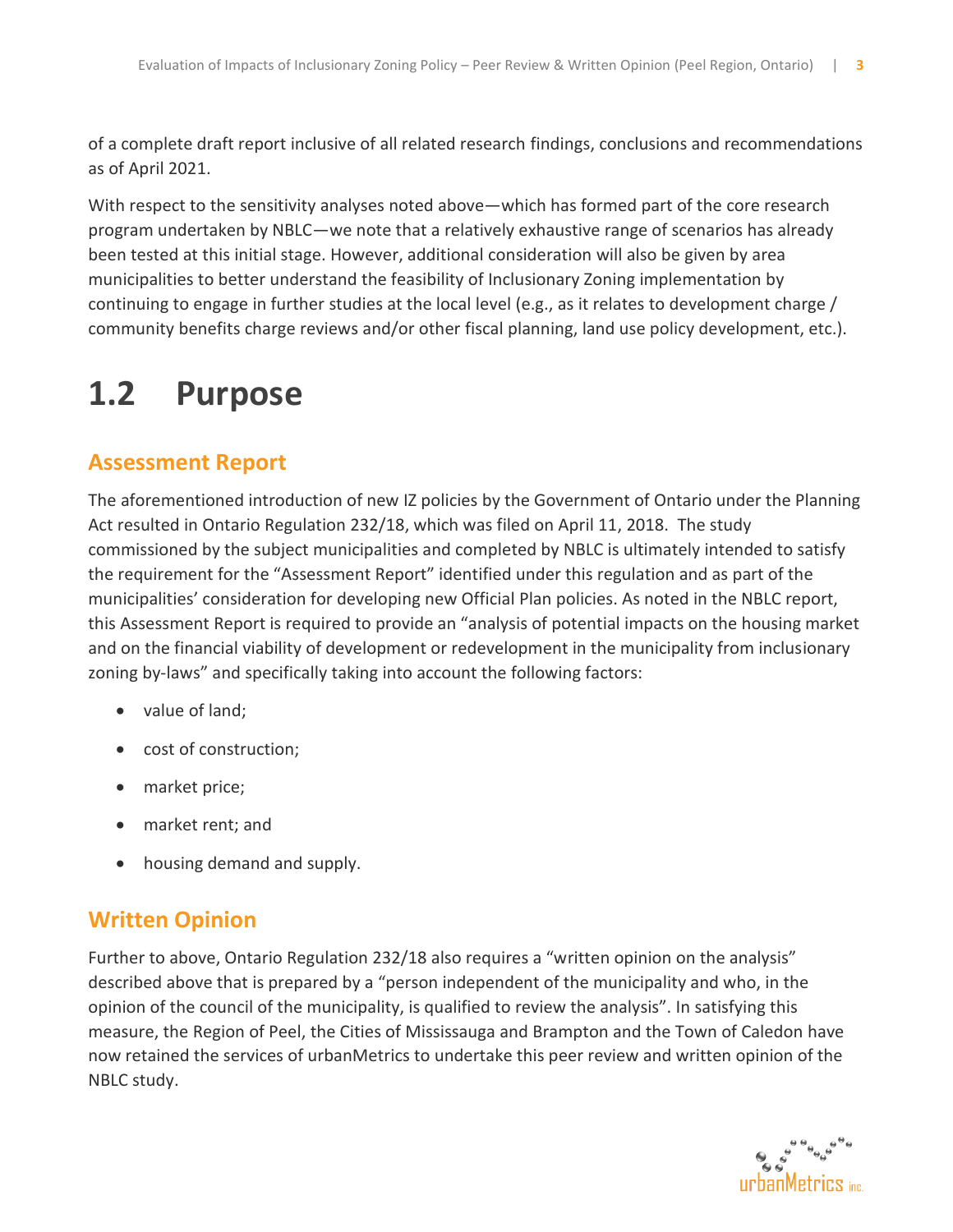Although the consideration for implementing IZ policies is a relatively new concept for Ontario municipalities and therefore few of these peer reviews have been completed to date, we note that they are commonplace in various other areas of land use planning and the municipal development approvals process. In particular, they are perhaps most common as part of critiquing other types of land economics assignments, including market demand and impact studies and/or in support of dispute resolution (e.g., in preparation for OMB/LPAT hearings, etc.).

In our experience, these types of studies are typically intended to provide a municipality or other public sector organization with an **unbiased, third-party perspective and to further validate (or refute) the findings presented as part of an original research assignment**.

To this end, urbanMetrics' role for this assignment has ultimately been to **ensure the underlying appropriateness, accuracy and suitability of the study prepared by NBLC**, thereby providing the subject municipalities with additional confidence in the findings presented.

# **1.3 Scope**

#### **Core Elements**

It is important to make clear at the outset of this review the underlying extent and scope of our involvement with this assignment. As established in the original Terms of Reference with Peel Region and the local municipalities, this review has generally been intended to address a number of core elements of the NBLC study and ultimately to prepare the following key tasks/deliverables:

- Assessment as to whether the requirements of Ontario Regulation 232/18 have been met by the NBLC study;
- A review of the: (i) appropriateness of the methodological structure of the analysis; and (ii) the validity of the key assumptions and inputs relied upon by NBLC.
- Detailed review of at least one sample or "test" site per local municipality that is reflective of the unique conditions and parameters presented within each community (and assumed to be sufficiently representative of the larger body of work undertaken);

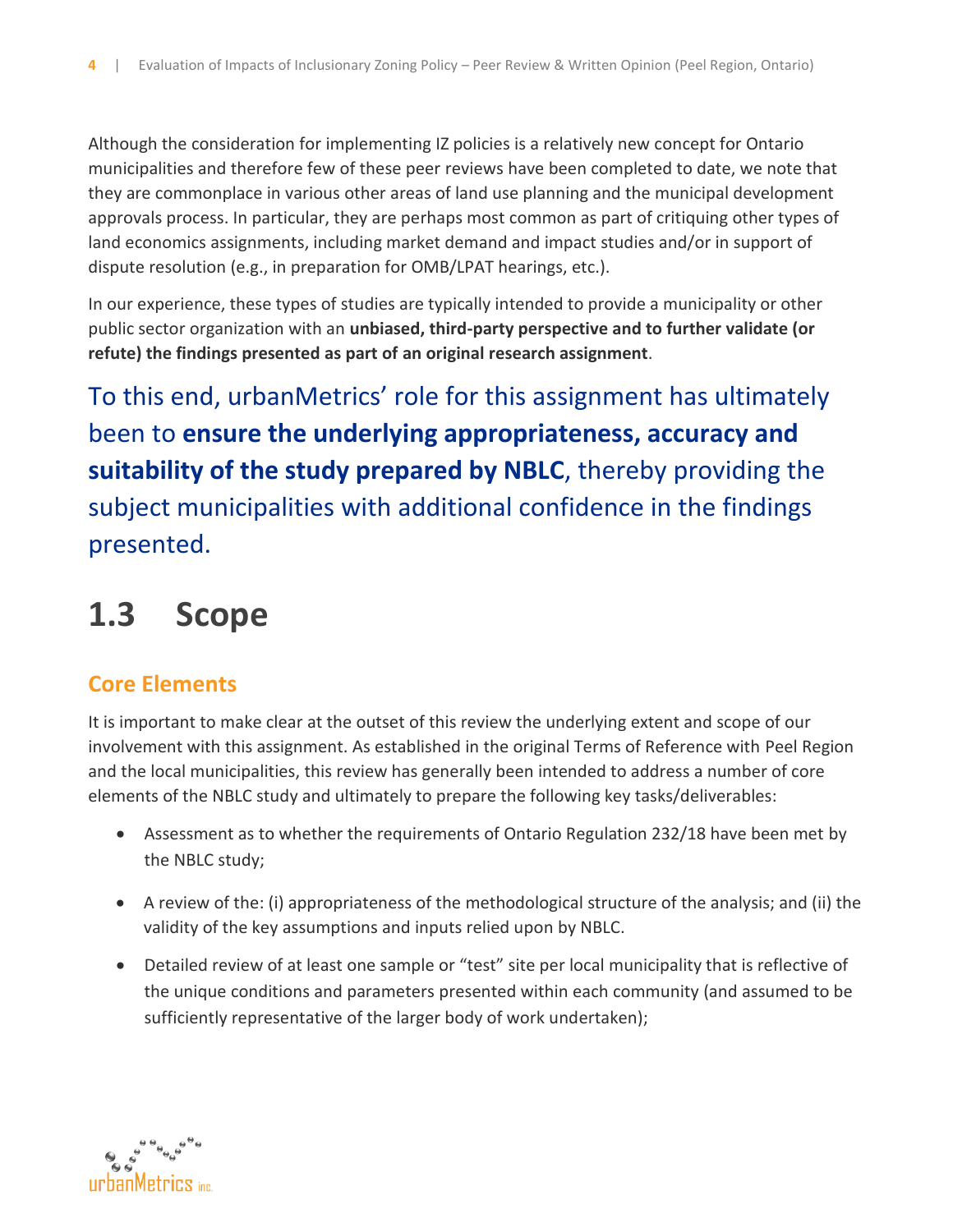- Commentary and professional opinion as to the overall appropriateness of the various research and analysis prepared by NBLC in the context of supporting the implementation of the Region's new IZ policy framework;
- Additional commentary and/or insights from a "real world" perspective that may further substantiate (or refute) specific elements of the market analysis and financial viability report prepared by NBLC, based on our own professional experience;
- Written opinion of the NBLC draft report of April 2021 (as presented in this document), including summary as to our findings and professional conclusions based on the work program above

#### **Meetings & Other Correspondence**

In addition to the specific tasks identified above, we have also engaged in ongoing and active discussions with municipal staff and appropriate representatives of NBLC at a number of occasions, including liaising with relevant technical/analytical staff to clarify our understanding of the analysis and key data inputs, as needed.

#### **Limitations & Exclusions**

In light of the above scope of work, and as agreed upon with the subject municipalities before undertaking this review, we further note that there are a number of specific exclusions and/or limitations to our review, including but not necessarily limited to the following:

- We have not validated the calculation of relevant development-related municipal fees and charges (e.g., development charges, planning application fees, etc.), which are all assumed to be sufficiently accurate for the purposes of this review and have already been vetted by each of the local municipalities involved.
- Beyond a high-level review of their general suitability and consistency with current development patterns, we have not provided a direct critique nor other commentary on the conceptual developments considered by NBLC within each of the submarket areas identified (e.g., with respect to overall scale of development, densities, consistency with municipal policy and development permissions, etc.). We trust that these have all been appropriately reviewed and understand that they have been provided to NBLC directly by municipal staff before being tested for viability.
- We have not prepared a detailed, line-by-line audit of the various financial pro forma analyses produced by NBLC and all corresponding spreadsheets, cell references, etc. Instead, and respecting the propriety nature of many of these elements of the study, we have undertaken a

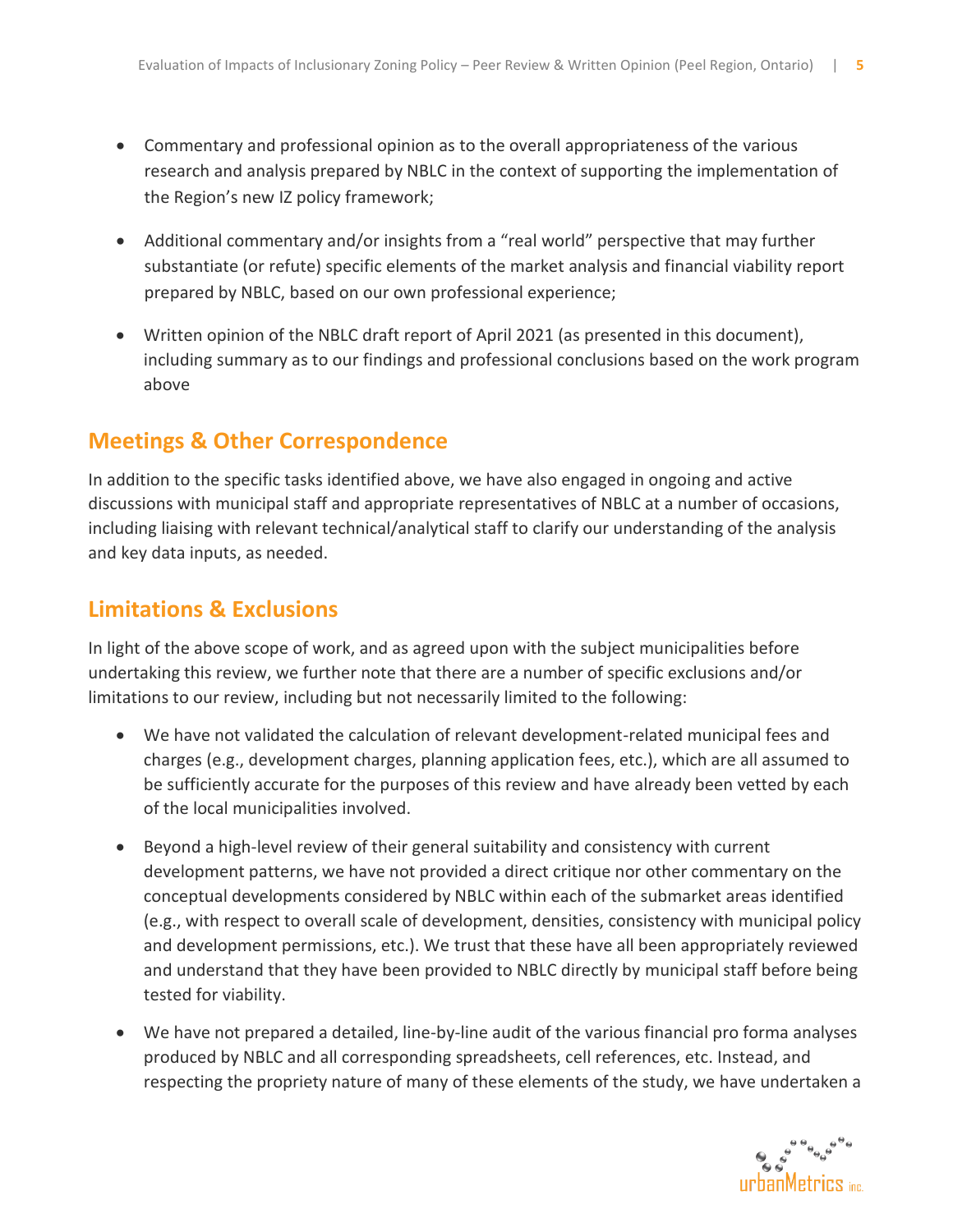more high-level review and recast of sample pro forma analyses provided by NBLC in PDF format. Given that all of the distinct feasibility analyses and related sensitivities follow a similar/identical analytical structure and format, these are generally assumed to be appropriately representative of the entire body of work prepared by NBLC as part of this assignment.

# **2.0 Review**

# **2.1 Methodology**

The following section details our high-level review of the methodology employed by NBLC to evaluate the effects of IZ on the financial feasibility of development in each Protected Major Transit Station Area ("PMTSA") considering a combination of tenures (i.e., condo and rental) and affordability types.

#### **Analytical Structure & Approach**

In completing this type of community-wide feasibility analysis and ultimately informing future municipal policies, it is important to emphasize that no two development sites are the same and individual developers will have varying motivations and return expectations (or requirements) to consider when underwriting a new development project.

This dynamic presents one of the single greatest challenges in assessing the impacts of IZ on the financial viability of development across broad market areas. With this in mind, the following provides a brief overview of our review, understanding and commentary on the fundamental methodologies and approach adopted by NBLC as part of this study.

• The approach taken by NBLC was to first establish **prototypical development concepts** for each of the 16 submarkets identified based on direct inputs from municipal staff. These development concepts considered both purpose-built rental and condominium/ownership tenures in each submarket. In our experience, although not without its pitfalls in terms of appropriately reflecting the potential unique conditions or requirements of individual sites, this general approach is certainly most common and can generally be considered an emerging "best practice" for such high-level, Region-wide analysis. Similarly, we can confirm that

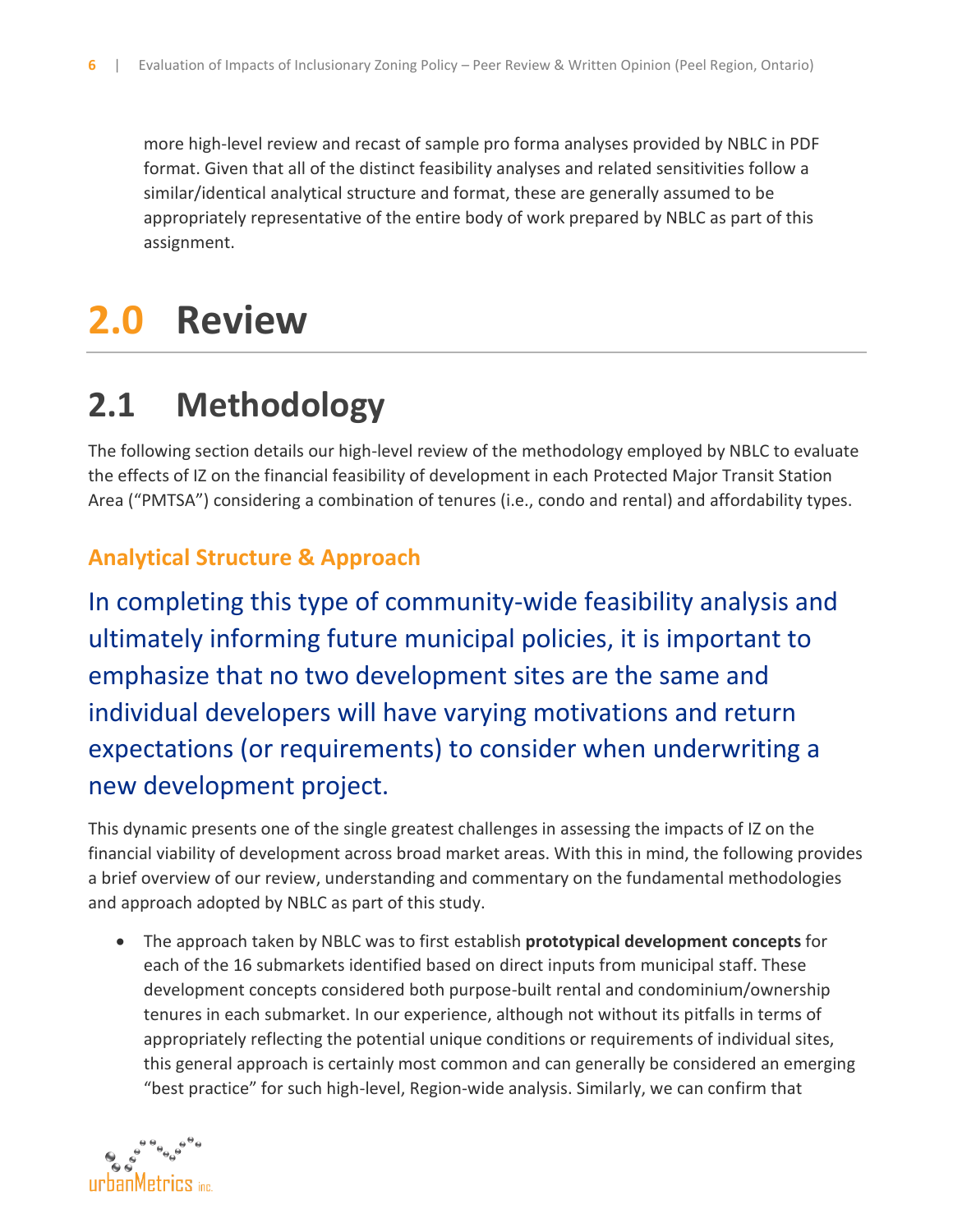urbanMetrics has regularly employed a similar methodology in other municipal jurisdictions where this type of high-level demonstrative or illustrative analysis was required.

- Utilising these prototypical developments, NBLC then assessed the financial viability of development using a **residual land value (RLV) approach** to estimate the maximum land value a developer may be willing—or able—to pay for a development site while also meeting their own internal development return requirements. Often utilized in the development community as a "first pass" when underwriting potential development site acquisitions, an RLV assessment requires less detail and specificity than a more comprehensive discounted cash flow (DCF) proforma modelling technique typically relied upon once a site has already been identified as having some underlying development potential. The latter DCF approach is generally more appropriate when a detailed site-specific development concept is being tested and optimized to ensure returns will be met and financing can be secured. In our experience, if a development site is unable to pass the preliminary RLV test, it is unlikely to be feasible when modeled on a DCF basis. As such, while this general approach will not necessarily guarantee the future feasibility of a given development project, it typically provides an appropriate measure of viability and economic promise at a much earlier stage such as this (i.e., as part of a municipal land use policy exercise such as this).
- Given the **challenges of evaluating IZ policies across 16 distinct submarkets and hundreds of unique sites**, we believe that the RLV approach is appropriate for informing policy-based decisions such as this, whereas a DCF model is only appropriate for site-specific analysis when more detailed development plans are available (i.e., detailed design stage of development or immediately approaching market entry).
- Additionally, we note that—when considering each of the distinct development scenarios and sensitivities identified (e.g., feasibility by tenure, time period, etc.)—the NBLC analysis has involved the creation of more than 100 unique proforma models, which would have otherwise required an unnecessarily burdensome amount of time and resources to complete as a DCF for each scenario. It is our opinion that **this additional effort would have been of little to no value to the subject municipalities**, yielding marginal—if any—benefit. Similarly, we note that—as a prerequisite to undertaking any more detailed analysis than already prepared by NBLC—additional design conceptualization and site-specific considerations would be required, which are not necessarily available from the three local municipalities at this time.
- In order to estimate the impact to land values associated with the implementation of IZ, NBLC undertook the following specific work steps:
	- ̶ Firstly, **estimates of the base land value** for each prototypical development were established based on prevalent existing under-utilized uses in each submarket area.

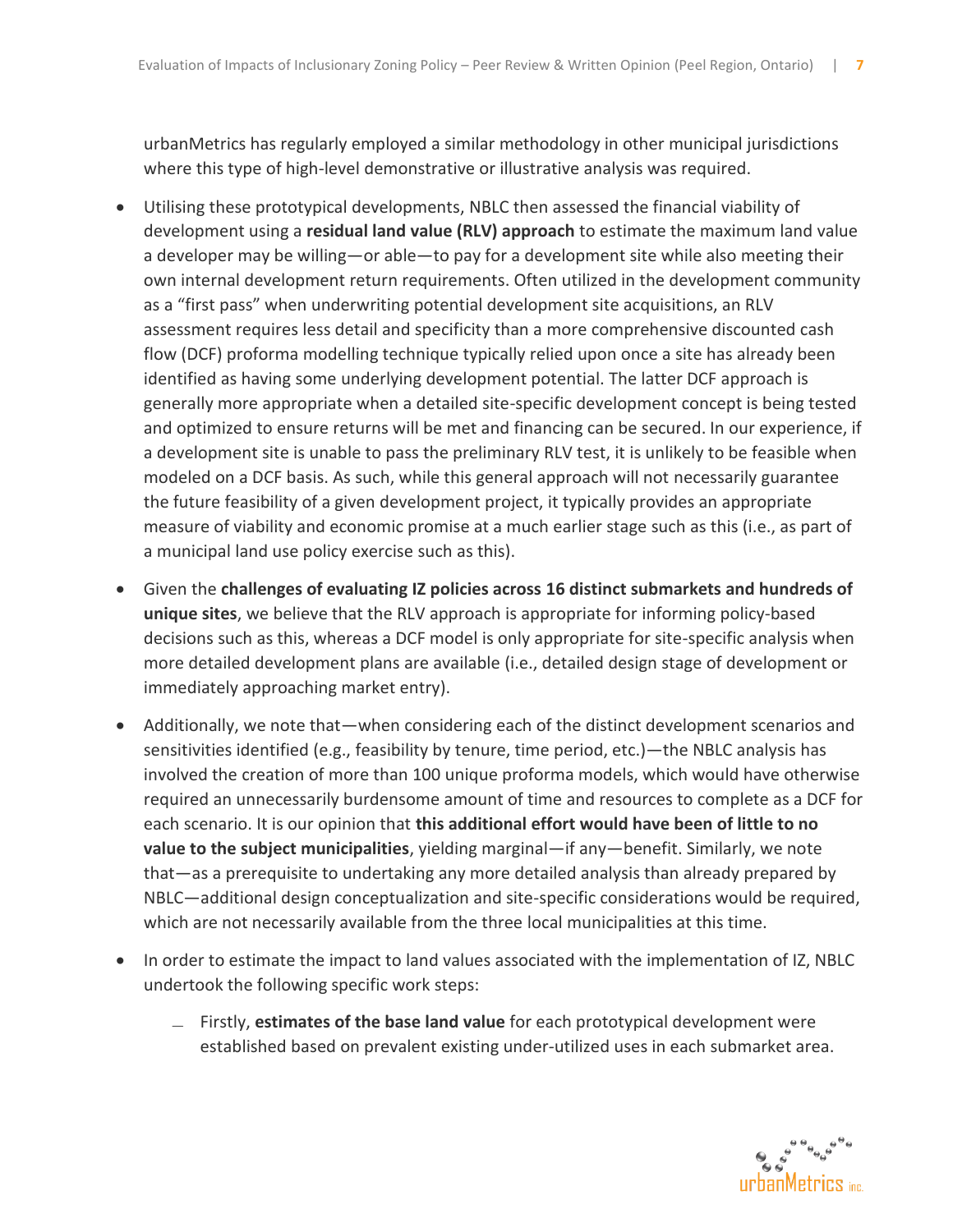- ̶ Next, redevelopment for **both condo and rental housing** were tested under the current policy (i.e., with no IZ) to understand if development is viable before an IZ policy is implemented.
- ̶ Finally, **various implementations of IZ were tested** considering different levels of affordability (condo) and affordability periods (rental). If the land value of any redevelopment scenario approached (within 10%) or fell below the base value of a site, NBLC assumed that the viability of the development project would be in question. This assumes that if a residential developer cannot offer the existing landowner at least 10% higher than a site's base value, it will not be enough to motivate a landowner to close their business and sell their site to the developer.

In executing this assessment, NBLC also notes that their analysis is intended to assess "*a forward looking IZ approach in scenarios that are thought to be reasonable prototypes for development occurring under current market conditions…*". Perhaps more accurately, we would suggest that it rather takes into account current market conditions to then forecast potential or likely future conditions (e.g., considering growth in both revenues and costs, etc.), which is a suitable approach in our opinion<sup>1</sup>.

Overall, we find this to be a reasonable approach for understanding the high-level implication of implementing IZ within each submarket. We do, however, caution that it is unlikely that the prototypical base land values assigned to each submarket will be consistent with current landowners' actual or perceived values on a more site-by-site basis.

NBLC also recognizes and acknowledges this limitation as part of the following note in Section 5.5 of their report:

*This analysis cannot capture certain nuances arising from the nature of a historical land purchase or the former capitalization of land costs through the operation of an incomegenerating use in the interim. Nor can it contemplate the acquisition of land at speculative values, not fully appreciating the magnitude of impacts from future policy adjustments.*

<sup>&</sup>lt;sup>1</sup> We understand that—over the course of this peer review process and at the request of the Region—NBLC's reporting has been updated to reflect a change in language for clarity and consistency with this commentary.

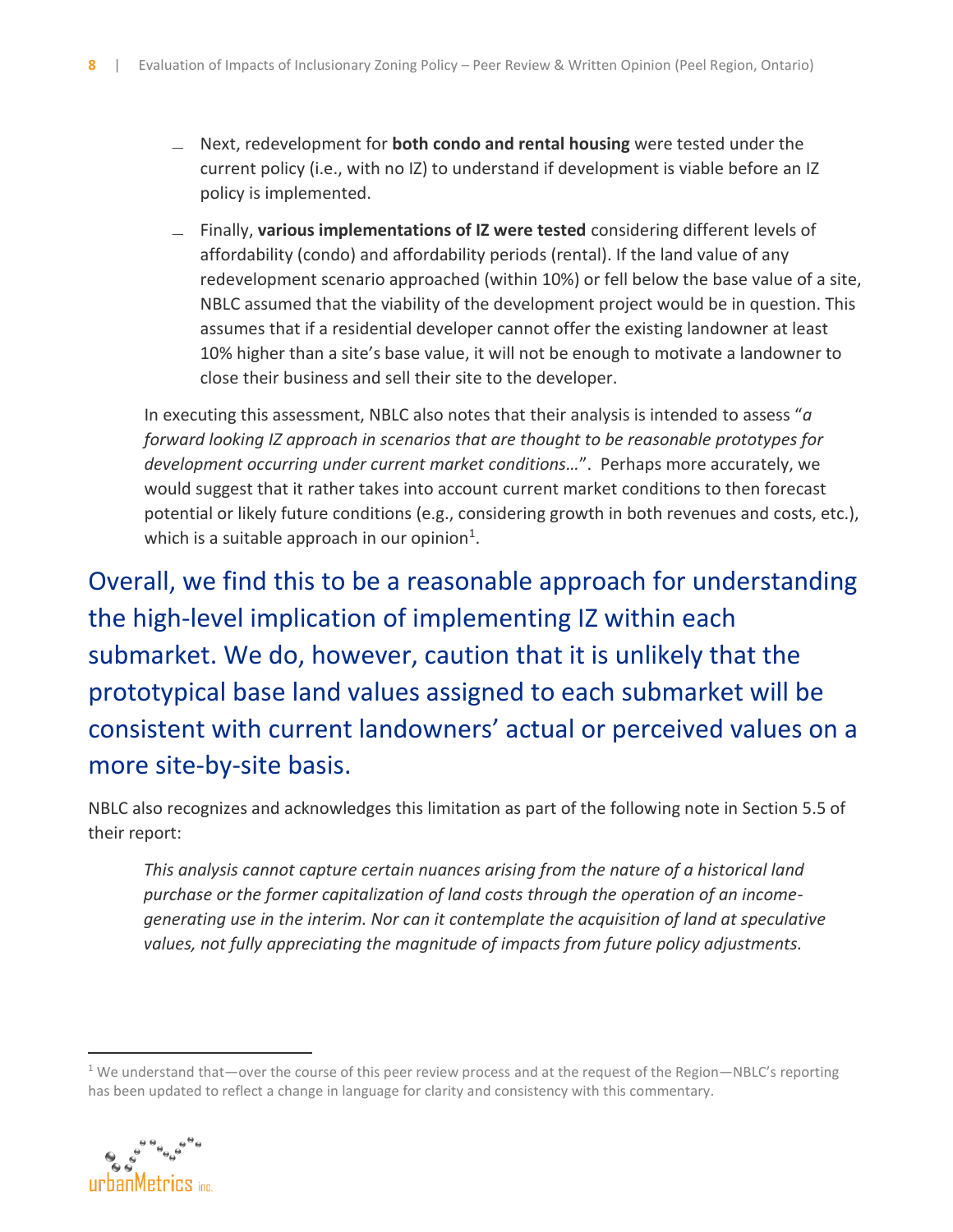## To appropriately reflect this limitation, it will be important for the subject municipalities to provide sufficient flexibility in their IZ policies, even in areas where financial viability may appear strong with IZ, as presented in the analysis prepared by NBLC.

Included later in this report are a number of more targeted comments and recommendations based on the work already prepared by NBLC, which may be helpful when considering the appropriate balance of flexibility and successful outcomes as the new IZ policies are implemented. For example, it will likely be helpful to consider options relating to site-specific policies, a gradual introduction of the new policy framework, as well as continued communication and monitoring, once introduced to mitigate against unwanted outcomes.

#### **Application & Accuracy**

As part of our methodological review, NBLC has provided us with detailed RLV models for four sample submarkets representing varying locational and market conditions across the Region. These include:

- **Bolton PMTSA** (Caledon)
- **Mt. Pleasant PMTSA (**Brampton)
- **Mississauga City Centre PMTSA** (Mississauga)
- **Port Credit PMTSA** (Mississauga)

Although it is outside of the scope of this peer review to perform a line-by-line audit of each model, we have ensured that the mathematical approach to calculate the residual land value under each scenario is sound and that the general equations appear to be correctly formed. Furthermore, we have also conducted a high-level "spot check" across each of the RLV models to identify any obvious inconsistencies or analytical deficiencies.

Through our review of the sample models provided, we have co-ordinated directly with NBLC on numerous occasions to obtain further clarification in several areas. These topics and discussions included, but were not necessarily limited to, those outlined in the bulleted list below. We further note that any material concerns with these topics have been appropriately addressed by relevant members of the NBLC team and we are therefore satisfied with the responses provided.

- Determination of Affordable Housing Costs, which were tied to the 2018 Peel Housing Strategy;
- the inclusion of HST in both the revenue and cost calculations;

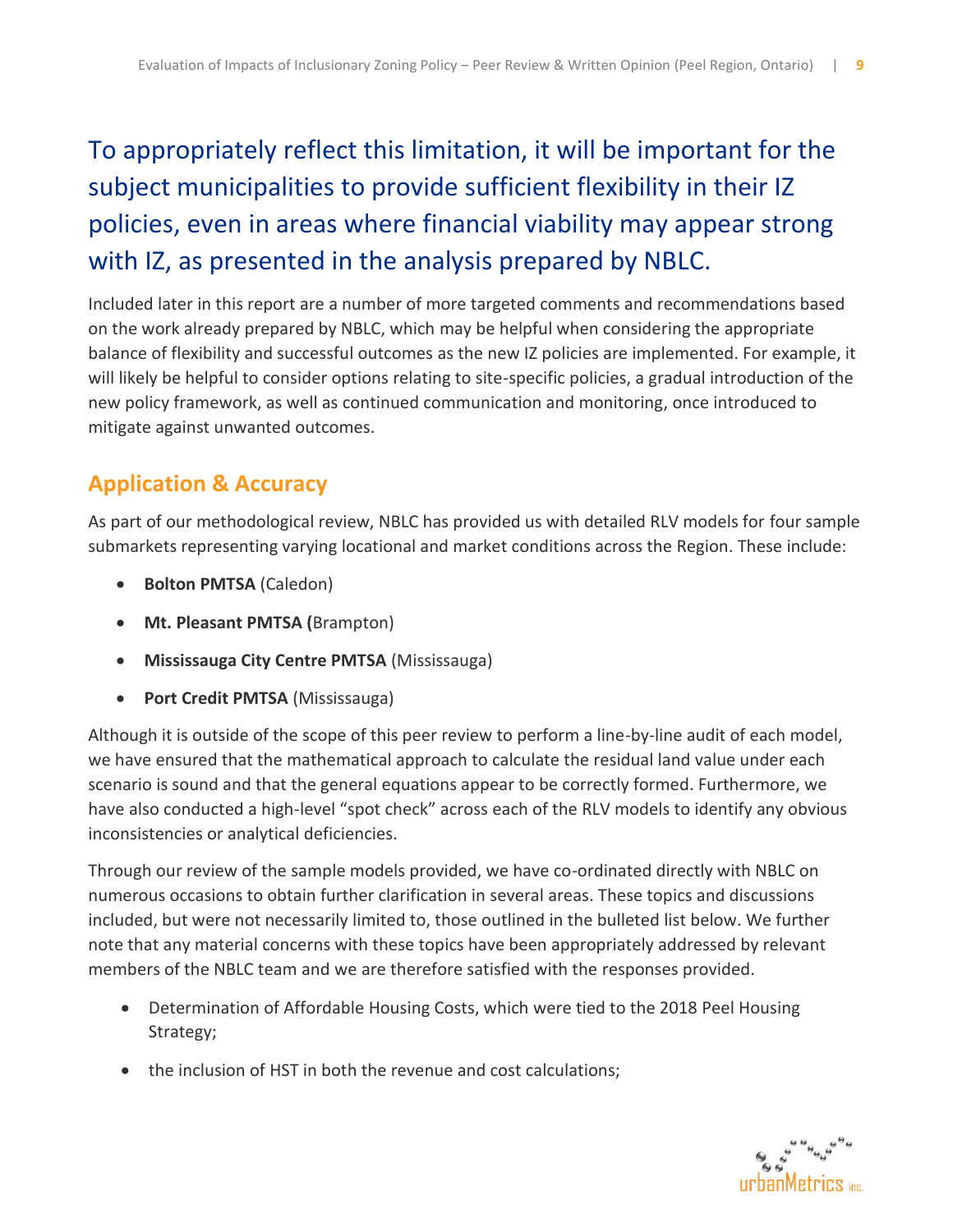- the deliberate exclusion of locker revenues / costs;
- the rationale for establishing vacancy and bad debt assumptions, expressed as a percentage of gross revenues;
- the establishment of above-average operating expense ratios for market and affordable rental components;
- the application of equivalent capitalization rates for both affordable rental and market rental developments;
- the application of present value calculations, including specific time periods considered when discounting;
- the proportion of units considered when estimating interim occupancy charges;
- the calculation of existing land values;
- the rationale for selecting a below-average sales commission rate;
- the application of construction financing rates and construction draw schedules;
- the application of parking requirements and suitability of parking types;
- property tax assumptions;
- the methodology for valuing the affordable rental scenario with a 25-year term; and
- the appropriateness of the discount rate applied.

Based on the high-level scope of this peer review, we cannot be certain that the NBLC analysis is completely error free, however, based on our detailed discussions and NBLC's additional background research, combined with our own review and spotchecking, we are sufficiently confident that the RLV approach described above has been applied correctly and accurately.

# **2.2 Inputs & Data**

Based on the general analytical structure set out in the previous section of this review, the following provides a more detailed overview of our findings with respect to a number of the more specific sub-

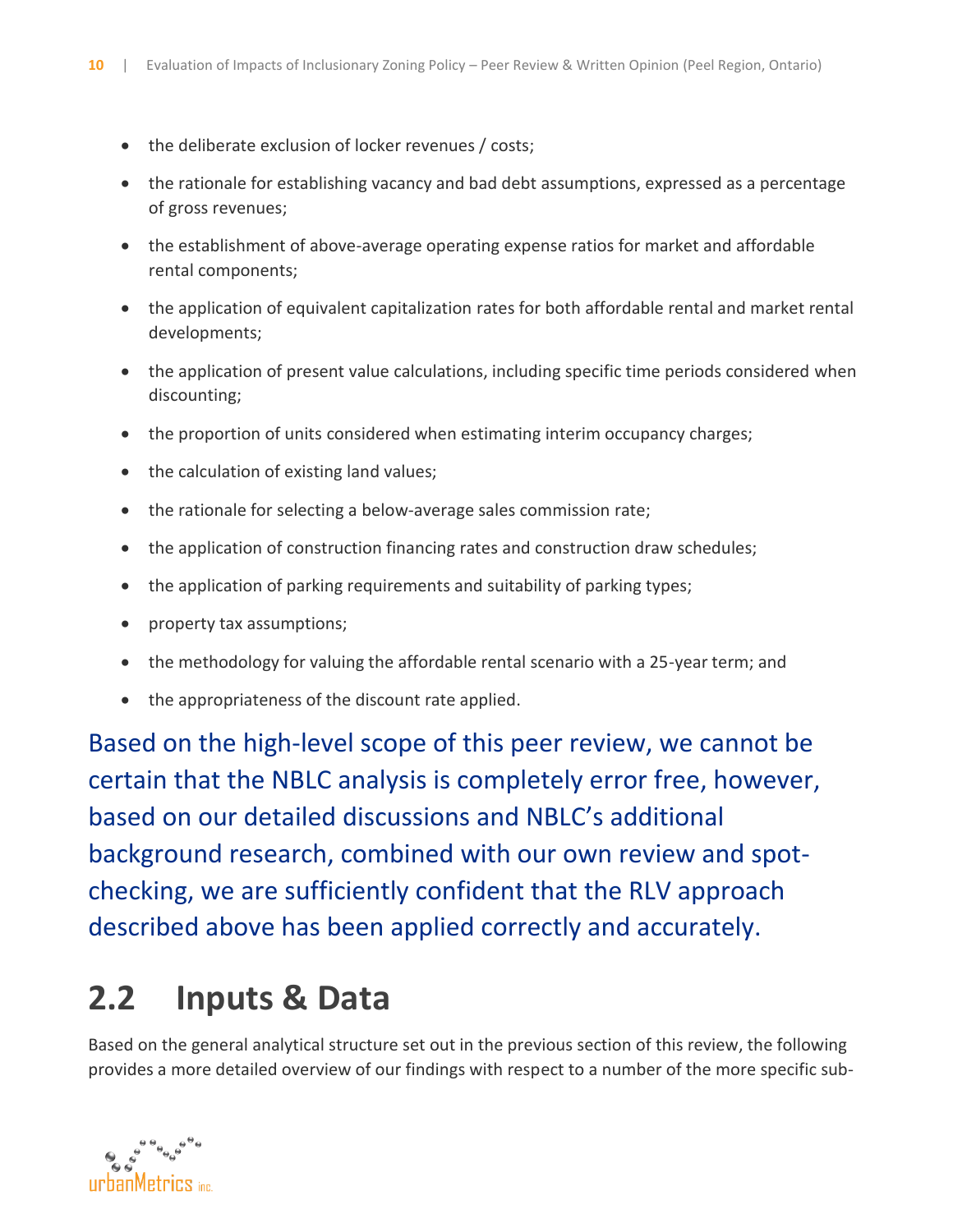elements of the NBLC study. This includes the range of specific inputs, assumptions and other statistical sources relied upon to complete the subject analyses.

#### **Development Concepts**

Table 3 of the NBLC report summarizes the prototypical site assumptions (e.g., site area, building height in storeys, units counts, Gross Floor Area) while Table 4 summarizes prototypical units and parking assumptions (e.g., average unit size, parking ratio, unit and parking pricing, absorption) for each of the 16 submarkets.

In our opinion, these assumptions appear **reasonable and reflective of both existing policies and emerging development trends** present in each submarket. The general scale and nature of development contemplated is also consistent with our own professional experience in this part of the Province, including work directly on behalf of the local development community and/or other landowners and investors.

#### **Market Information**

#### • **"As is, where is" Base Land Values**

The base land values upon which all development scenarios were judged have been calculated using land values of existing underutilized properties, such as retail, industrial and low-density residential uses. While this may not be a perfect solution, it likely represents the most appropriate high-level and consistent assumption available to NBLC in this particular application (i.e., that which best reflects the current conditions on many of the properties located within the various submarkets or PMTSA's identified). As noted earlier, there are some inherent and unavoidable limitations to this type of demonstrative analysis in terms of potential disconnect between the land values modelled in the analysis versus the actual or perceived values for specific landowners throughout these areas.

This is a distinct challenge of introducing any new IZ policy framework, whereby local landowners could be reluctant to acknowledge or accept downward pressures on land values. This reluctance to accept downward pressure on land values can be particularly strong for sites that currently may be worth more to the owners based on the existing income generating operations than the one-time payout of selling the site for re-development. NBLC provides an illustrative example of such a situation on page 18 of their report. Furthermore, we also note that land values do tend to be more resilient to change or market fluctuation and generally exhibit a certain level of "stickiness" (less likely to respond immediately) relative to other forms of real estate pricing (e.g., price per square foot sales levels, which are more immediately responsive to changing market conditions or consumer preferences, land use

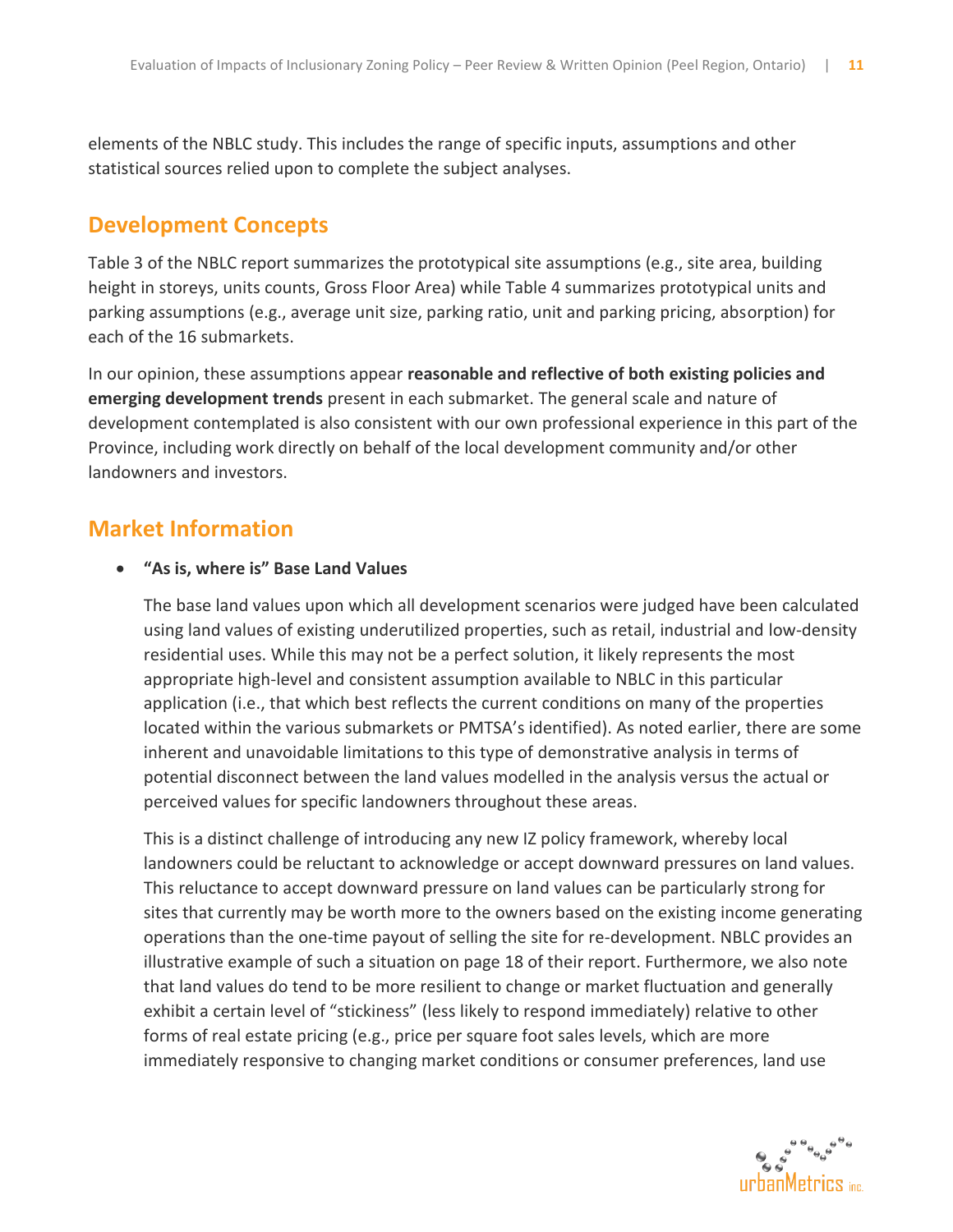policy amendments, infrastructure announcements, etc.)<sup>2</sup>. As highlighted by NBLC, the resulting risk of this dynamic is that overall development activity is thereby reduced given the weakened financial prospects resulting from the lower revenue-generating opportunities inherently presented by non-market/affordable housing options.

As recommended by NBLC and discussed further herein, there are nonetheless a number of approaches that can potentially be utilized by the subject municipalities in addressing these risks, including **gradual introduction of policy changes**, **continued monitoring of market impacts on a go-forward basis**, as well as a broader **commitment to frequent and direct communication with the local development community/landowners**.

#### • **Revenue Assumptions**

Appendix A of the NBLC report summarizes the results of their high-level scan of condominium sale prices and rents across the 16 submarkets, while Table 2 details the affordability levels considered in the RLV models. Through discussions with NBLC and based on our high-level review, **the revenue assumptions (including additional interim occupancy charges and various recoveries) appear reasonable**.

We will, however, **underscore the importance of updating these assumptions regularly on a go-forward basis**, especially to reflect ongoing and—at times rapid—changes in market conditions within the GTA. Similarly, additional consideration may ultimately need to be given to the potential short/medium-term effects of the lingering COVID-19 pandemic. That said, we tend to agree with the sentiments expressed in the NBLC relates as to the limited long-term impact of the pandemic, as recovery continues, conditions improve and "normalcy" is reestablished.

 $2$  For example, given that many landowners are not keenly aware of changes to land use policy—including those being contemplated as part of the new IZ framework—land pricing tends to exhibit a certain amount of "stickiness" as it is unlikely that owners will immediately change their expectations around the value of their properties. This could therefore slow the rate at which land pricing ultimately adjusts.

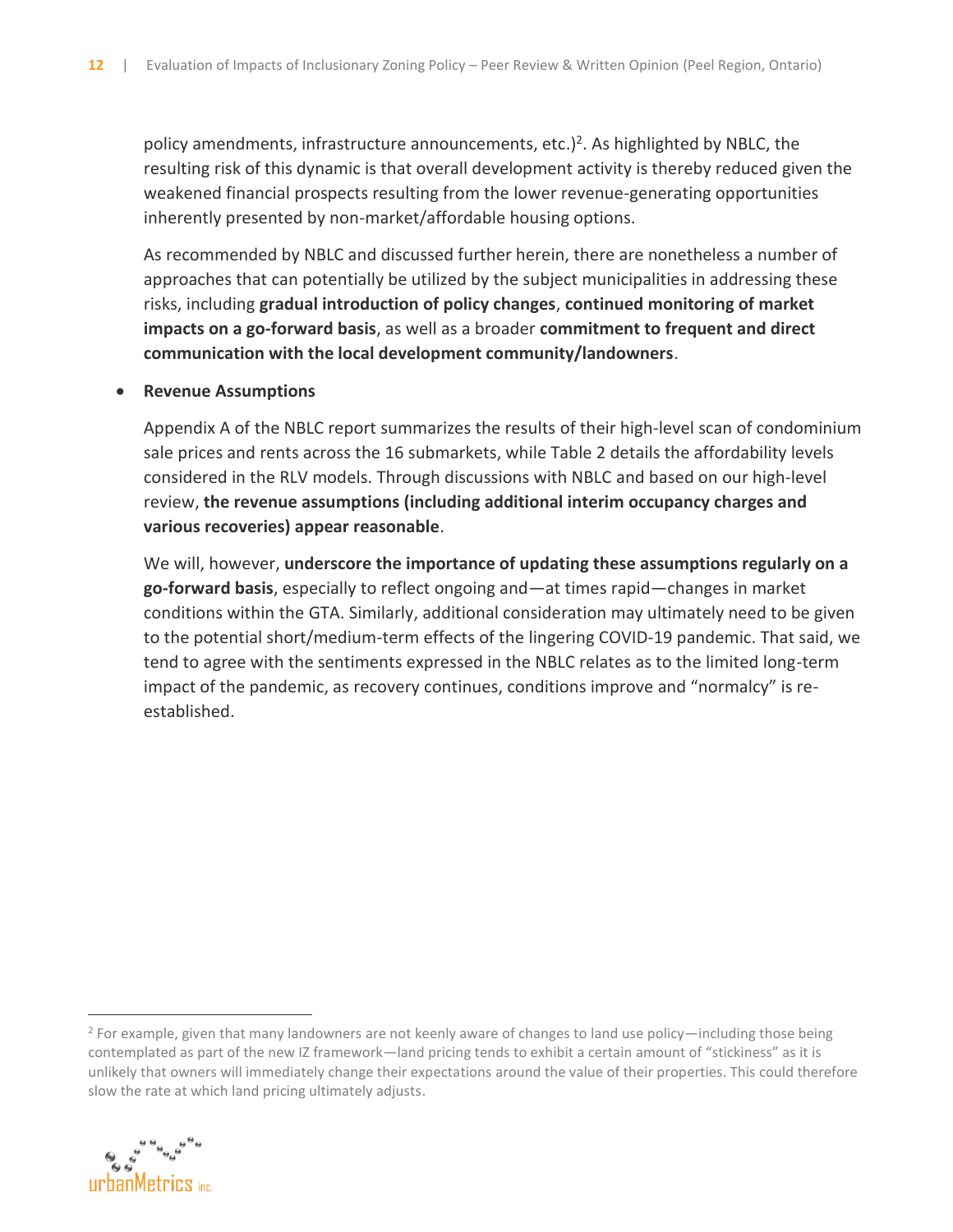#### Ground Floor Commercial Uses in Mixed Use Developments

Although not directly related to the core housing focus of this analysis (i.e., including both market and non-market components), NBLC acknowledges that—in some areas—prevailing planning policy would require developments to be mixed-use, thereby incorporating some commercial uses within the development on a given site. It is our understanding, however, that the RLV models prepared by NBLC assume that these types of commercial spaces would be "revenue neutral" and therefore have been excluded from their analysis, accordingly.

Based on our experience across suburban and emerging urban markets across Ontario, we note that—while nonetheless important in achieving active and animated complete communities—these grade-related retail and service commercial spaces can, in many cases, remain vacant for many years and indeed reduce the profitability of broader mixed-use projects. We further note that, during underwriting, it has become increasingly common for developers to assume "zero" revenues from this portion of a given building, yet still consider the associated costs as a more conservative approach (i.e., appropriately reflecting the potential risks associated with investing in the construction of these non-residential spaces yet not necessarily realizing the corresponding revenues). Therefore, although we generally agree with the approach adopted by NBLC in this regard (particularly for the sake of simplicity), we would rec**ommend that any requirements to include commercial spaces as part of future developments within the subject PMTSA's should be carefully considered before or in parallel to the implementation of new IZ policy.**

#### • **Hard Costs Assumptions**

The RLV models are derived from hard cost estimates available from the Altus Construction Cost Guide. Specifically, we note that NBLC has chosen to apply a slight premium relative to the averages reported in this guide. Given the high-level nature of the development concepts considered and in the absence of more site or development-specific cost estimates from a quantity surveyor, **we consider the hard costs in the Altus Guide appropriate** for inclusion in this type of RLV analysis. Based on our own professional experience, we also agree with the general approach to target a level slightly higher than the average reported, which tends to fall slightly shy of cost metrics commonly identified by local developers active in the GTA.

#### • **Soft Cost Assumptions**

Municipal development fees (including planning application fees, building permit fees, development charges, parkland contributions, and property taxes), which make up a large portion of soft costs, have been included by NBLC as direct inputs from the Region and local local municipalities. Other soft costs have been estimated as a percentage of hard costs based on typical "rule of thumb" type ratios, a common technique across all real estate proforma analysis. In our opinion, this is an appropriate level of detail to have included in this portion of the analysis and consistent with the approaches commonly utilized by urbanMetrics.

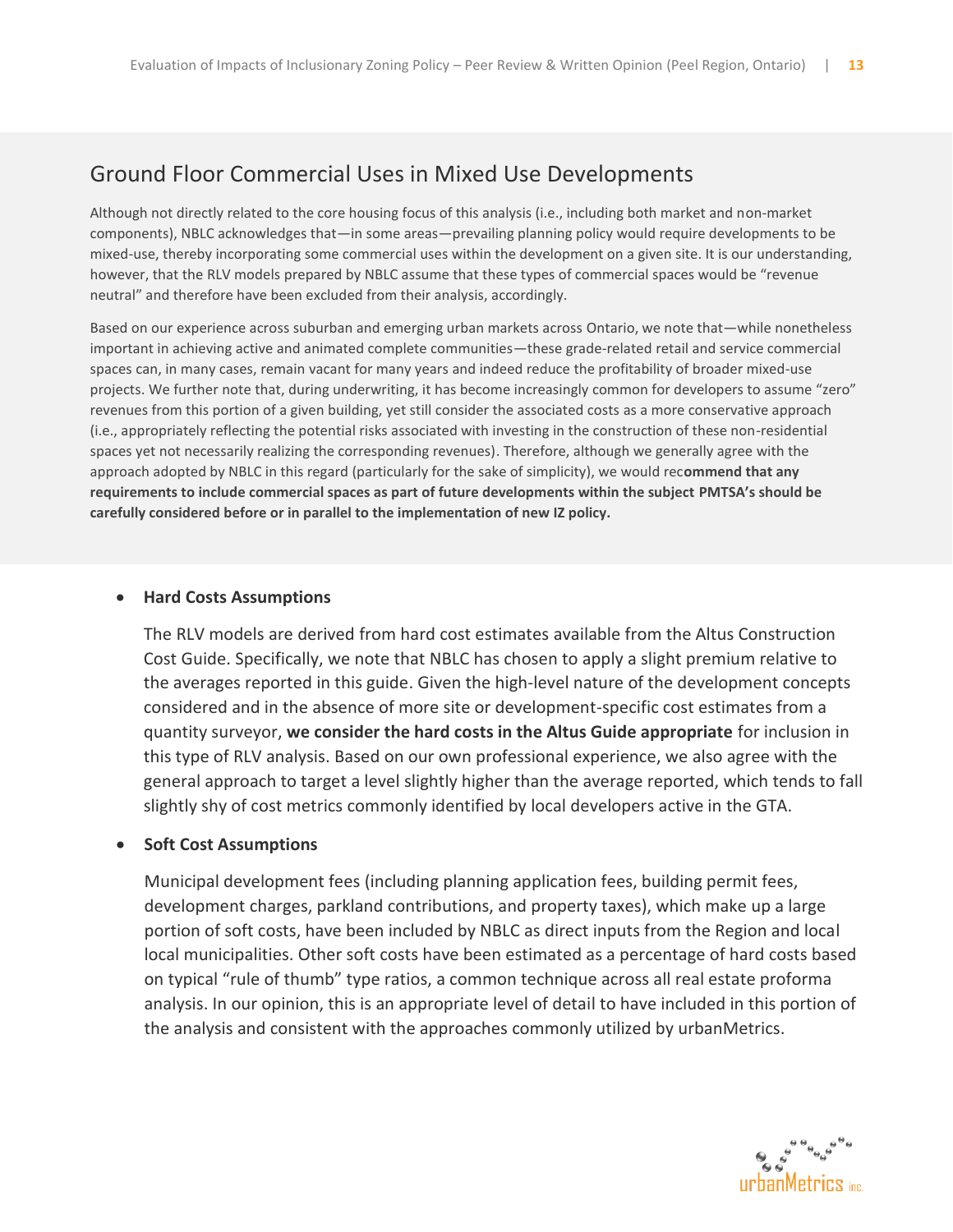#### **Other Assumptions**

In addition to the more targeted market-based assumptions, the RLV models require several assumptions that must go beyond what today's market research reveals and therefore incorporate an element of professional judgement. These include:

#### • **Capitalization Rates (Cap Rates)**

Combined with the net operating income (NOI) expected from the new buildings, cap rates are used to estimate an income-producing asset's value upon completion. Market cap rates across all asset classes are readily reported on for both current and historical periods, however, future cap rates are unknown and must be forecast based on the modeller's best estimate of future market conditions and expected investment returns. The cap rates utilized by NBLC are generally in-line with the current cap rates reported in Peel Region and, in our opinion, are reasonable to assume over the short- to medium-term in the Region. As discussed directly with representatives of NBLC, however, there may be an opportunity and rationale to adjust the relativity of the cap rates between market and affordable rental uses, albeit unlikely to materially affect the outcomes of the financial analysis.

#### • **Revenue & Cost Growth**

The RLV models utilized by NBLC involve consideration for market conditions over future periods and as such, current market revenue and cost assumptions were assumed to grow into the future. In particular, NBLC has conservatively assumed that both revenues and costs will grow by some 2% annually on a go-forward basis. We appreciate this conservative growth rate (by comparison to recent/historical patterns) and believe that by assuming revenues and costs will grow equally, the future value of development land is not reliant on growth in market demand (i.e., revenue growth) outpacing the corresponding growth of costs, which would then speculatively add value to land into the future.

Moreover, based on follow-up discussions and responses to targeted questions posed by urbanMetrics, we understand that NBLC have not applied a unique growth rate to the future municipal fee portion of soft costs (e.g., development charges). This was an active decision on their part to hold the rate of growth for municipal fees directly in line with other hard and soft construction costs, with recognition and acknowledgement of the fact that these could ultimately fluctuate in time. While we note that this could ultimately understate the potential future costs associated with increased municipal fees—which could very likely increase at a rate of greater than 2% on average in the coming years—we appreciate that this is difficult to pinpoint based on uncertainty in the future cost recovery needs of the subject municipalities in future periods. Regardless, we do not anticipate this will necessarily result in a material impact on feasibility, as characterized in the context of this study. In particular, as confirmed and noted by NBLC, these fees are typically levied relatively early on in the development

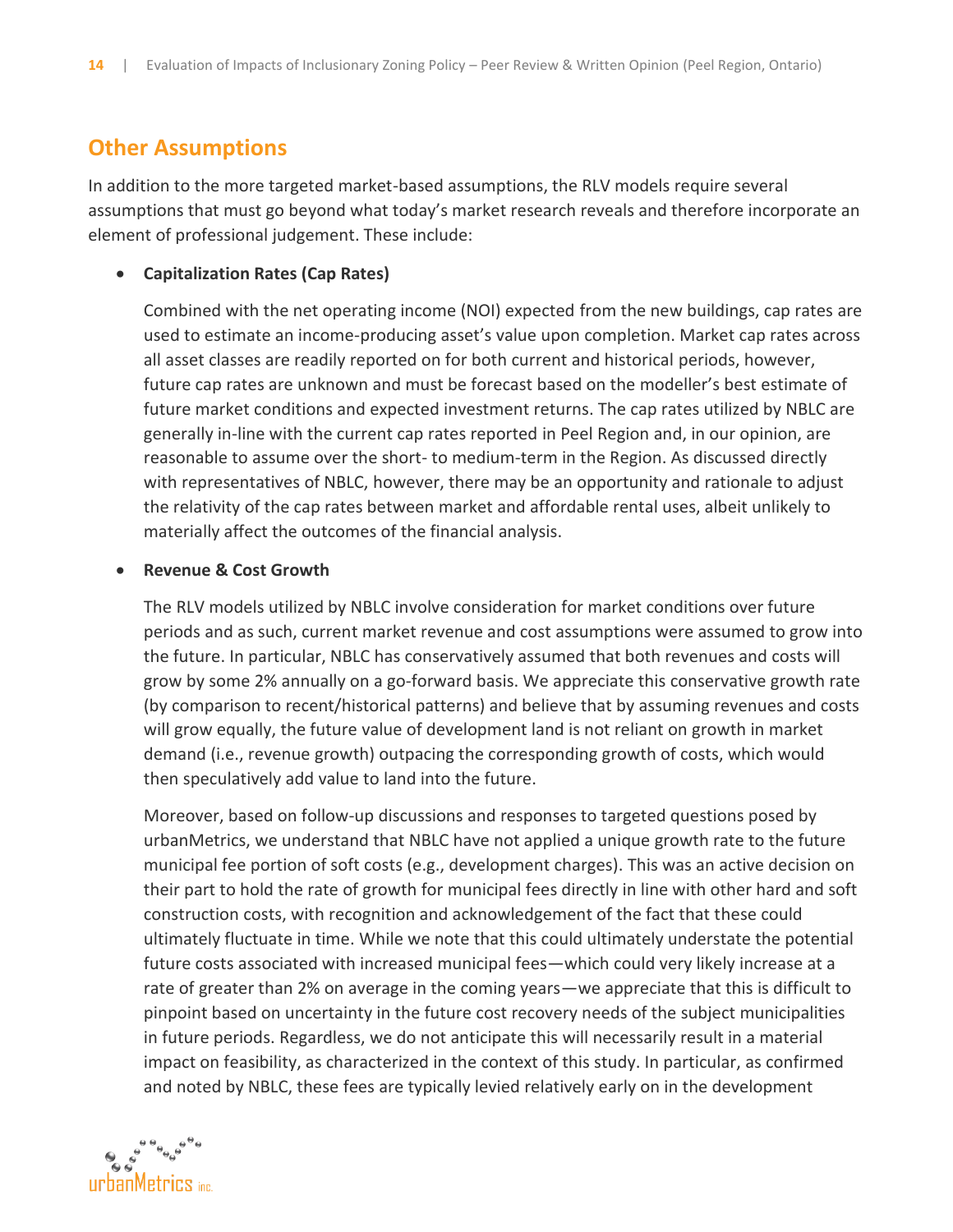process (upon issuance of building permits), so any impacts of applying a unique growth rate to these figures would only be marginal. That is, they are unlikely to deviate significantly from current rate structures in a relatively short period of time. That said, **any substantial adjustments to development charges or related municipal fee structures contemplated particularly by the local municipalities—should be considered and potentially re-evaluated in the context of this analysis**, where applicable.

#### • **Developer's Profit**

A key component of any RLV model is to account for, and preserve, a reasonable developers' profit. NBLC has set-aside a total of 15% of project revenues to reflect this opportunity for profit-generation. It is important to note that—although **developers often do not achieve the targeted profit margin included in their RLV upon completion of a development project** assuming anything less at this early stage of the development process would not allow for the real world "wiggle room" that development projects often need to see them through more detailed site-specific planning process and execution. This, in effect, serves to reflect an appropriate contingency or "buffer" on any profit margins, thereby allowing for potential future fluctuations (increases) in costs, poor sales performance and/or other potential unforeseen circumstances. Furthermore, a healthy profit margin ensures that projects will secure financing in terms of presenting more favourably to prospective lenders.

Overall, and in consideration for the above factors, developers typically underwrite their projects at a baseline or starting point of 15% (in our experience), although anywhere in the range of 10-20% is generally considered reasonable or an appropriate benchmark in this type of application. NBLC's decision to target the middle end of this range is appropriate both in terms of exercising reasonable conservatism, but also in terms of consistency with our own work and practices of the development community itself.

#### • **Discount Rate**

The NBLC models assume that revenues, costs and developer's profit will occur more than 5 years after land acquisition and a 6.0% discount rate was applied to calculate their present value and the amount that the developer would be able to pay for land today. Through supplementary conversations with NBLC, we understand that this discount rate was chosen in large part through their previous consulting experience with the development community in comparable Ontario communities. Although it is impossible to know each individual developer's discount rate–which undoubtably will vary, typically somewhere in the range of 6% to 12%–we believe that 6% is an appropriate "blanketed" assumption in this case where there is a need for consistent and blended averages across multiple properties and geographies. If anything, however, we do note that this may be potentially optimistic.

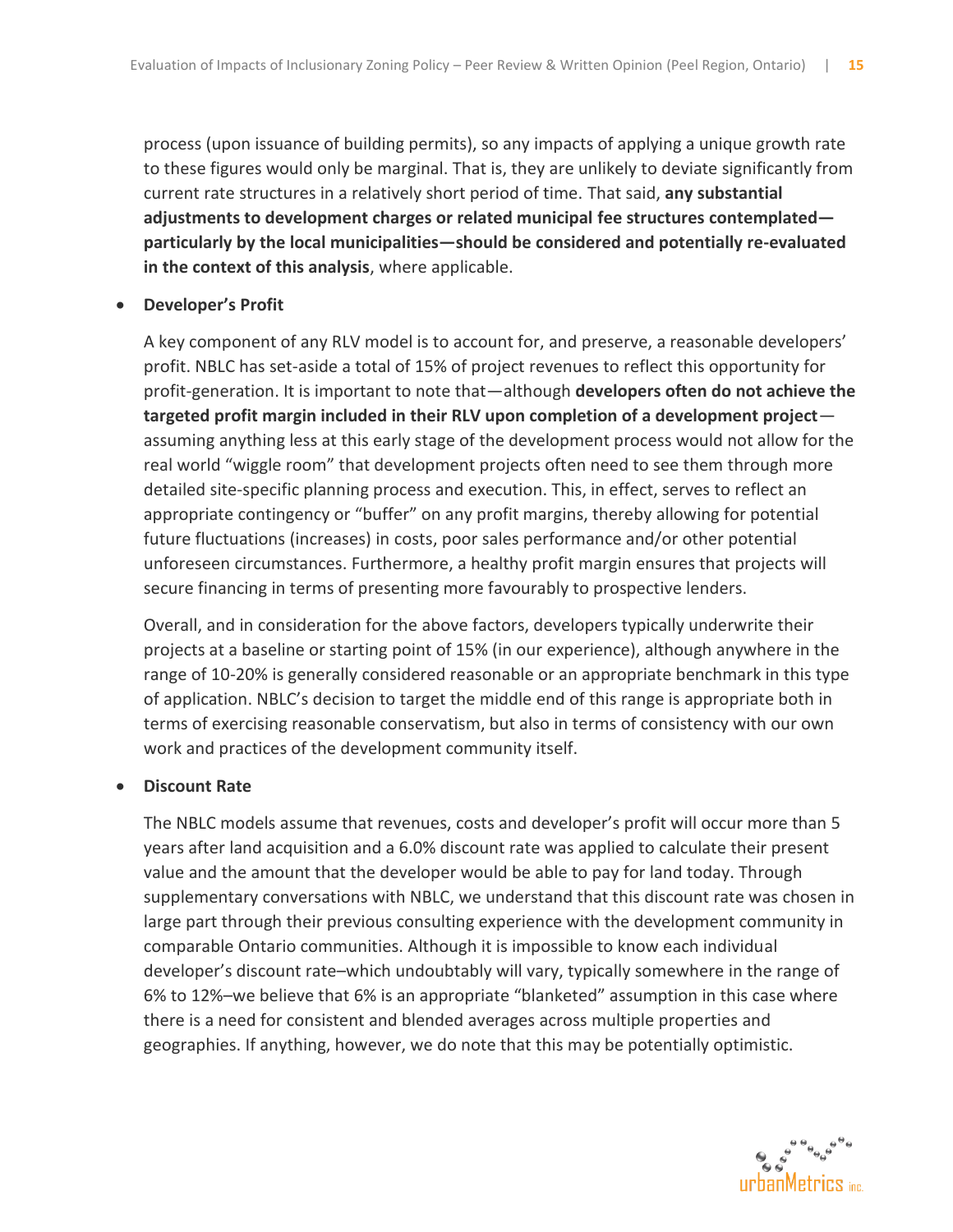Overall, it is most important that NBLC has appropriately recognized the need for such a discount rate to reflect the inherent risks associated with the types of capital investments being contemplated in this analysis. Although the exact rate at which this discounting is applied could be debated at length—again subject to personal experience and/or preferences on behalf of a given landowner or property developer—we do not feel that any specific changes to this assumption are necessarily warranted given that the assumptions fall within a reasonable range.

#### • **Sales Commission**

NBLC has applied a sales commission fee of some 2.5%, expressed as a percentage of total revenues. This represents just one of many soft cost line items considered as part of their financial analysis. As highlighted in our recent discussions with NBLC, it is our opinion that this likely understates these costs and could more reasonably be increased (e.g., in the range of 5%). Similar to a range of other possible minor adjustments to input assumptions, however, this type of change—in and of itself—is unlikely to result in any material changes to the outcomes of the analysis, nor influence the key observations and recommendations developed by NBLC with respect to feasibility and implementation.

Overall, we believe that the assumptions requiring professional judgement have been reasonably considered by NBLC and serve to ensure that land values across all scenarios and submarkets are comparable to their base values.

# **2.3 Interpretation of Findings**

As is the case with any land economics assignment of this nature, it is important to not only ensure the quantitative methods and underlying calculations, assumptions and statistical inputs are sound and appropriately representative of potential real-world conditions, but also to validate the resulting interpretation of the analysis and any key takeaways and recommendations. That is, the analysis needs to go "beyond the numbers" and achieve some substance in more practical vs. theoretical applications.

Whereas the previous sections of this review substantiate the more technical aspects of the NBLC study, the following focuses on providing a secondary review of their end conclusions and recommendations to the subject municipalities from the perspective of future implementation. Overall, **we agree with the general advice and observations made by NBLC in light of the analysis** 

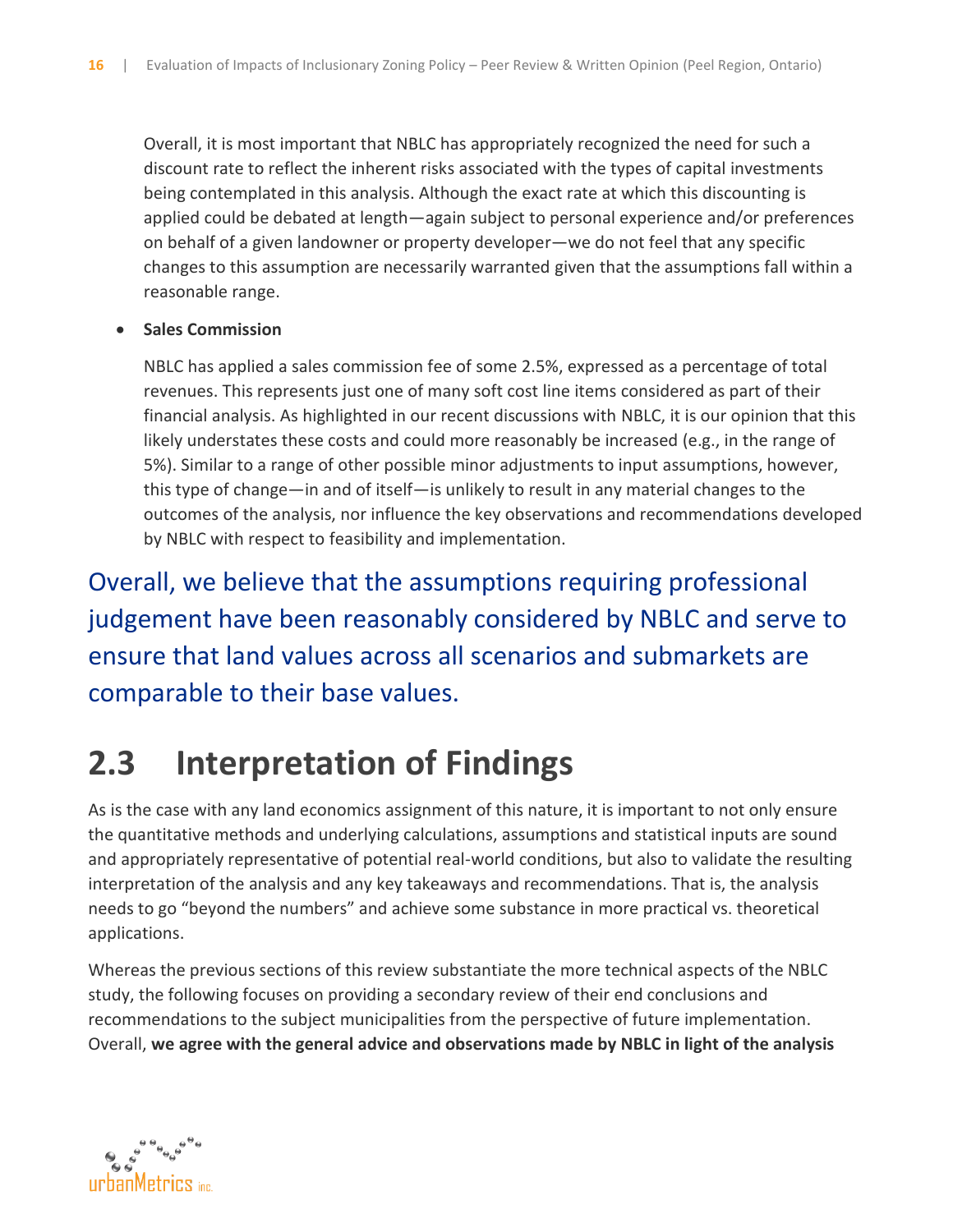**presented**. There is a direct and immediate connection to the analytical findings established and the recommendations thereof.

#### **General Flexibility in Policy**

## As noted previously in this review, it will be critical to ensure that appropriate flexibility is built in to any future IZ policy established by local area municipalities.

Perhaps most importantly, it is critical to first acknowledge that the modelling employed by NBLC is illustrative in nature only. Given the hypothetical nature of their assessment for demonstrative parcels of land within each submarket, there will undoubtedly be unique development conditions, expectations and resulting land pricing for individual sites in *practice* versus *theoretical* development projects. Although it is impossible to truly capture all the distinct conditions on each of these sites, it is nonetheless important to accommodate the range of possibilities or potential outcomes in this regard. As such, a **future policy implementation that avoids being overly prescriptive** while also maintaining sufficient protection of the underlying objectives or strategic goals of the municipalities will be important.

#### **Nuance in Submarket Performance**

In conjunction with the above commentary on flexible policy, it is important to note that no two properties nor submarket areas perform equally and therefore any nuance in the strength or performance of real estate across the Region must be appropriately considered.

NBLC highlights the obvious diversity of market conditions across the Region, specifically noting that the high-density residential market is not ubiquitous. In addition to general flexibility to bridge the gap between policy and the realities of the real estate market, it will also be important to **encompass the full range of development conditions presented across the various submarkets**—and/or individual sites—identified within each municipal jurisdiction.

At its most basic manifestation, we agree with NBLC's recommendations that targeted financial incentives or other offsets (e.g., lower set-aside rates, density bonusing, etc.) may be required to compensate for the obvious reduction in revenues associated with affordable housing minimums; particularly in the context of poorer-performing or "weaker" market areas. In addition, however, we

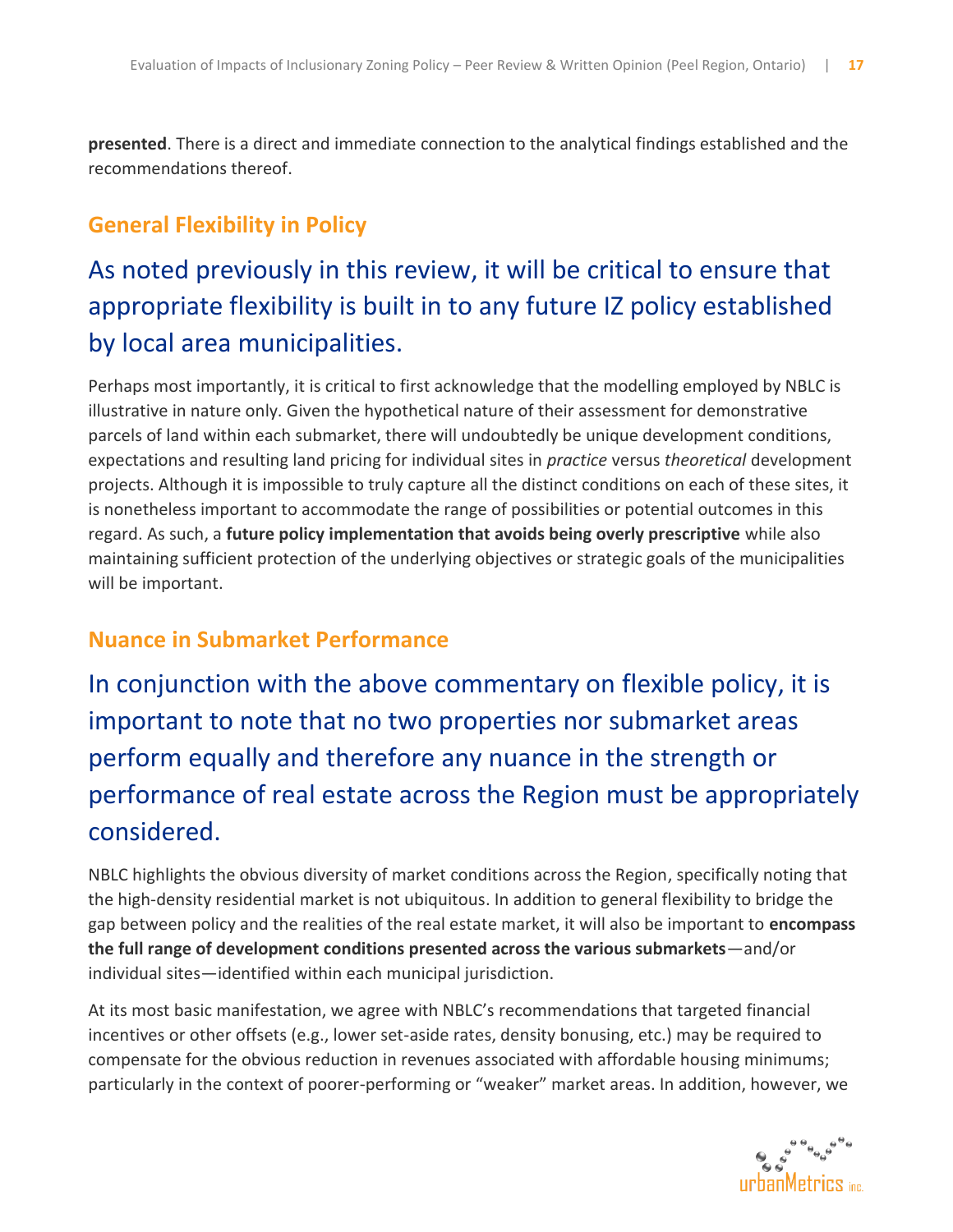further note that there could be a myriad of other parameters or "levers" that can potentially be considered by the subject municipalities to improve feasibility conditions in more isolated cases, including:

- modifying the "depth" of affordability in terms of targeting a different proportion or representation for low and moderate income households; and/or,
- considering reductions in parking requirements or other burdensome development parameters that can impede project viability.

#### **Site or Area-Specific Policies**

## The implementation of any community-wide land use policy through a blanketed "one-size-fits-all" approach will be inherently challenging and flawed.

In addition to the conditions noted above, it may also be important to consider appropriate policy mechanism(s) that allow for **site-specific exemptions or other accommodations to achieve appropriate conditions on unique and/or strategic sites**. For example, there will inevitably be sites that are particularly challenging from the perspective of viability (e.g., severe contamination and remediation costs, difficult or complex physical/location/access characteristics, awkward relationship with surrounding land uses, exceptionally large sites for which unique challenges are presented with respect to phasing and possible absorption timelines, etc.). Loosening of some of the IZ policies may be required in order to continue to incentivize and/or allow for development to occur for these types of sites.

Similarly, there may be specific strategic sites for which the various local municipalities would like to secure additional development to achieve other planning or economic development-related objectives, which require discretionary relaxation of policy to alleviate constraints to develop relating to reduced opportunities for revenue generation. For example, similar to the discussion relating to mixed use developments above, there may be other types of uses or specific development features desired by area municipalities that extend beyond affordable housing alone (e.g., inclusion of retail/service commercial amenities, securing of major office or other similar employment uses, integration of community / recreation centres or other public institutions, public realm improvements, etc.). As each of these may affect feasibility in different ways, it will ultimately be incumbent upon the local municipalities and the Region to prioritize these preferred outcomes and consider their relationship relative to the delivery of affordable housing via the new IZ framework.

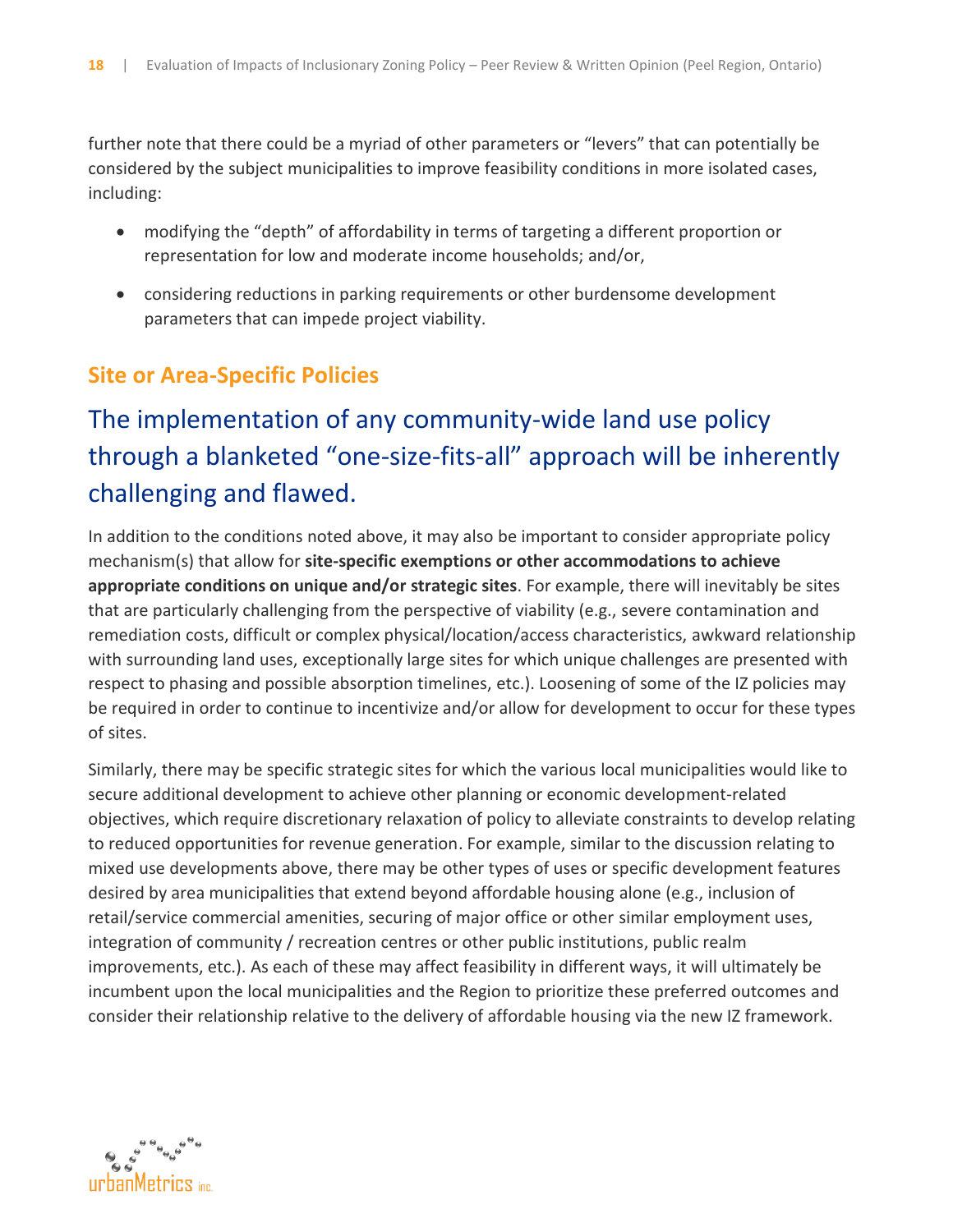#### **Gradual Introduction**

In their draft reporting and based on our own discussions with relevant members of their team, NBLC appears to advocate for introducing any new IZ policies gradually or "turning the taps on slow", so as to provide appropriate advanced warning to landowners and the development community. Although in theory—and perhaps at face value—this could delay the delivery of new affordable housing supply to the Region, we ultimately agree with their assessment and believe that this is a necessary first step to ensure the longer-term sustainability of the new policy framework. This may also serve to avoid any unwanted immediate or short-term "shocks" in the local market area(s).

In addition to establishing a reasonable timeline for introduction of the new IZ policy, this initiative should also be accompanied by active and regular communication, education and outreach with the development community to ensure clarity of the intended direction and motivations of this policy, as well as the anticipated outcomes from the perspective of each of the municipalities.

With this type of ongoing communication and education, it is much more likely that undesirable outcomes can be mitigated or perhaps avoided altogether – particularly by reducing uncertainty and/or misinterpretation amongst the development community. In particular, as evidenced through ongoing discussion relating to the implementation of new IZ policies in other GTA jurisdictions, it will be increasingly important to be mindful of risks and unwanted consequences—such as reduced development activity and interest, or misinterpretation of policy mechanisms—by offering complete information to the development community:

#### **Monitoring Framework**

Consistent with the notion of a gradual introduction of new IZ policies, per above, a related and subsequent task for the municipalities will be to continuously monitor the market impacts of the new IZ policy and to actively adjust in response to any unwanted changes.

This type of monitoring will also be required to simply update and reflect constant changes in a dynamic real estate market, including: evolving construction cost profiles and rates, changing

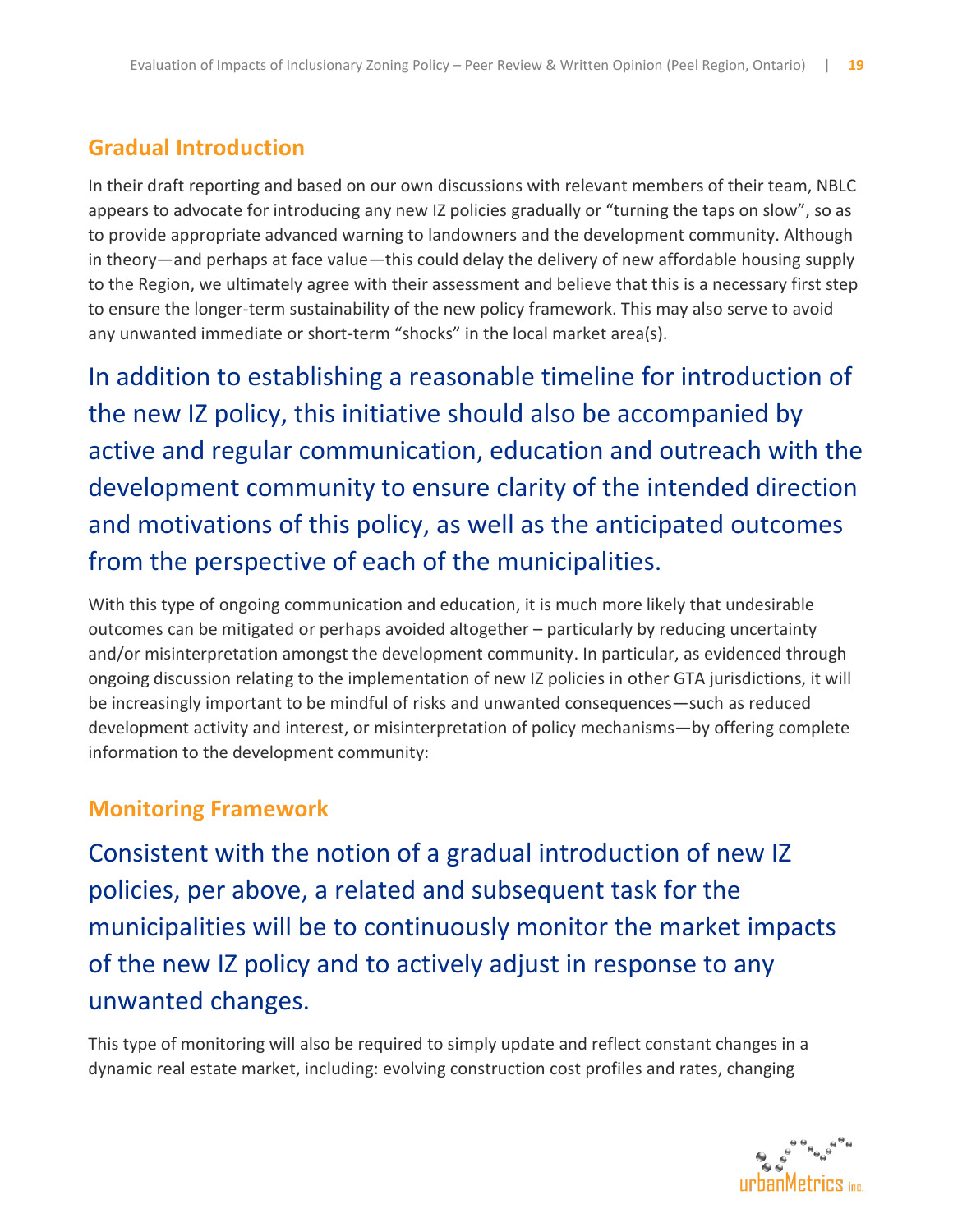revenue/demand prospects, adjustments to developer preferences, ongoing supply/demand relationships, broader macroeconomic trends, etc. Similarly, as alluded to in some of the case study examples identified by NBLC (e.g., New York City), there may be a need to hear appeals or challenges to the policy in circumstances for which a reasonable agreement cannot be established between municipal authorities and local landowners/developers.

With respect to future monitoring, however, we recognize that this will be particularly challenging in an environment of limited financial and/or staff resources and potential lack of in-house subject matter expertise within each of the subject municipalities. These challenges could also be further exacerbated in the event that there is not a sufficient scale or magnitude of IZ-related development activity to justify the costs of monitoring in this manner. Based on the level of development interest in most of the PMTSA's identified, however, and the inherent real estate investment opportunities available in proximity to new transit infrastructure, we do not anticipate that this will be a major concern in the context of Peel Region as a whole.

One potential solution to this problem would be to simplify the analyses prepared by NBLC and effectively isolate or reduce to the model to its core principles (i.e., a "bare bones" version of the same modelling that follows the same general RLV structure but with fewer individual assumptions or statistical elements to be updated). This may facilitate any future updates by municipal staff and/or others involved that may not be able to offer the same level of expertise as external consultants.

Although we generally caution municipalities against updating or re-running these types of financial models in isolation and without an appropriate understanding of the underlying concepts and requirements for said inputs, this approach may nonetheless offer an interim or temporary solution that requires less significant time and effort (as well as reduced risk of inaccuracy or misinterpretation). For example, it is our opinion that—while the NBLC analysis may be appropriately detailed to inform the development of the new IZ policies under consideration as an initial baseline the modelling structure may be overly or even unnecessarily detailed to be updated on an annual basis. That said, we would generally encourage the municipalities to leverage this additional rigour and specificity to best inform the introduction of the new IZ policies at the outset, but thereafter seek to prioritize the *frequency* of any monitoring or update schedules established rather than necessitate a similar level of *detail* in this monitoring process. Based on our earlier discussions, we believe that NBLC shares the same sentiment with respect to the importance of frequent updating, wherever or however possible.

#### **Perpetuity of Affordable Units**

Another one of NBLC's targeted recommendations is to "seek affordability for units created through IZ in perpetuity, where possible". Based not only on the results of their financial analysis but also in support of ongoing municipal strategic objectives (e.g., increasing the supply and indeed the term of

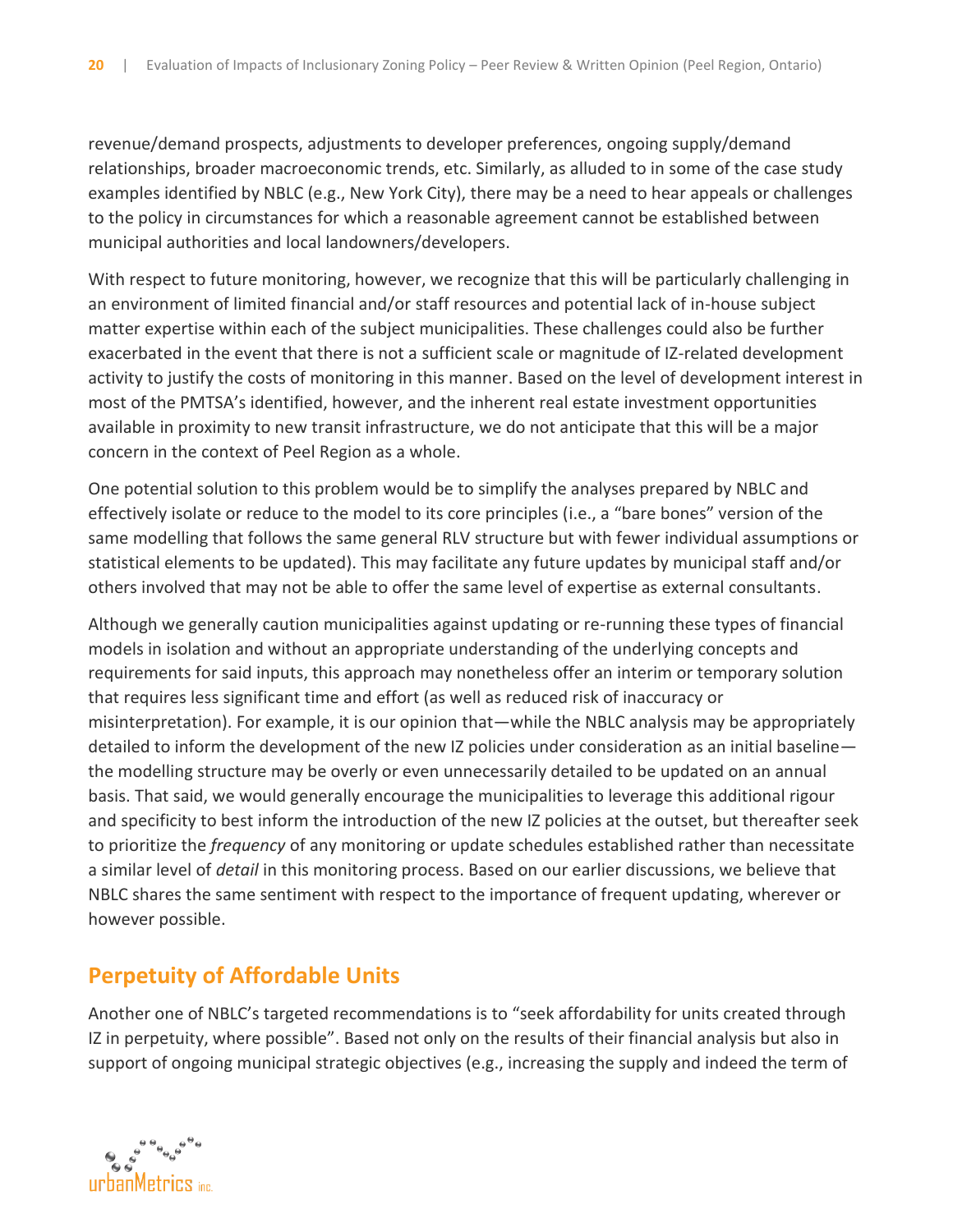affordable housing supply), we certainly agree with this general direction, while simultaneously appreciating the challenges associated with achieving such an ambitious city-building objective.

As noted as part of other discussions with representatives of the subject municipalities, however, we will caution that this often places undue pressure and reliance on external sources of funding from other levels of government (i.e., depending on the depth of affordability being pursued and/or the specific parameters established as part of the resulting IZ policies and opportunities for exemptions, additional financial incentives, etc.). More broadly, we note that there will undoubtedly continue to be a finite source of provincial and federal funding available to support the creation of affordable housing and municipalities in Peel Region will continue to vie for these moneys in direct competition with other parts of the province and country.

As such, we would simply suggest that the subject municipalities carefully consider the extent to which they are willing, capable and prepared to support affordable housing over the longer-term from a financial perspective, if and where necessary.

#### **Relationship with Other Municipal Strategic Objectives**

In our experience, it is important to remain mindful of the balancing act between the full range of municipal strategic outcomes and other land use planning objectives. Even when a full range of preferred outcomes are worthy of consideration, they can—at times—end up representing competing priorities in need of reconciliation.

As it relates to development feasibility, for example, we note that projects can become challenged and overburdened by the cumulative effects of various charges, levies, or other limitations to development. That is, even if a development project shows promise from a return-on-investment perspective in isolation, feasibility can ultimately be impeded upon considering other carve-outs for required affordable housing delivery, parkland dedication, integration of grade-related commercial spaces, heritage preservation, limitations to density / building heights, changes to building design, among a range of other more direct charges and fees associated with new development. As a general rule-of-thumb, we typically observe that any time a given development project is required to dedicate more than 10% of its total floor area to non-revenue generating (or limited-revenue generating) uses, it begins to risk disincentivizing investment. A balanced approach should therefore be taken with respect to municipal expectations around the combined delivery of the specific building and/or community features identified above in conjunction with IZ-related affordable housing. This tempering of expectations and prioritization of outcomes will be particularly important when evaluating implementation in weaker markets and/or in geographies where more significant set-aside rates are being considered.

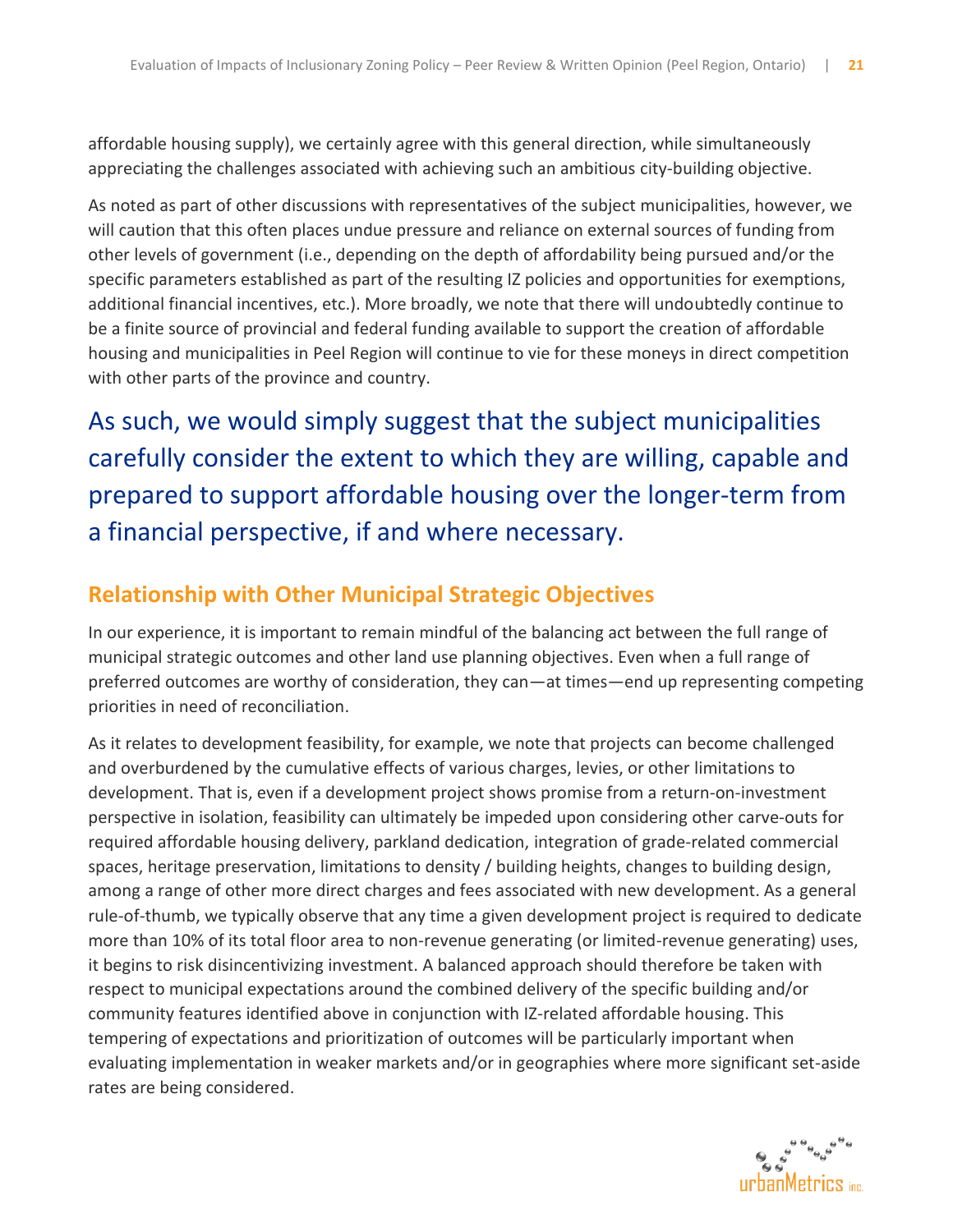Although there is no clear-cut solution to these challenges, we recommend that the subject municipalities prioritize relevant citybuilding objectives. They should also be mindful of the fact that most development projects are not capable of supporting a significant proportion of uses that do not contribute directly—or meaningfully—to revenues.

# **3.0 Conclusions**

Based on our review of the NBLC report and supporting financial analyses, **we support their research conclusions and recommendations with respect to the feasibility of introducing new IZ policies** in the Cities of Mississauga and Brampton, the Town of Caledon and Peel Region.

The following provides a summary of our specific findings in this regard:

- We believe that **the RLV approach and analytical structure adopted by NBLC represents a reasonable and reliable methodology** for understanding the high-level implication of implementing IZ in Peel Region.
- Although we cannot necessarily guarantee the full accuracy and completeness of the various proformas prepared by NBLC, we are sufficiently confident that the RLV approach and analysis described above has been **applied correctly, accurately and in a comprehensive manner**.
- The various **statistical inputs and other assumptions requiring professional judgement** relied upon by NBLC as part of their analysis appear to be **entirely reasonable** and consistent with our own research and experience in this market area.
- Although we have identified a number of potential alternative approaches, assumptions and/or considerations for selected elements of the NBLC study, these would **not result in a material impact to the final results of the study, nor any of the associated study conclusions** and recommendations provided to the municipalities.